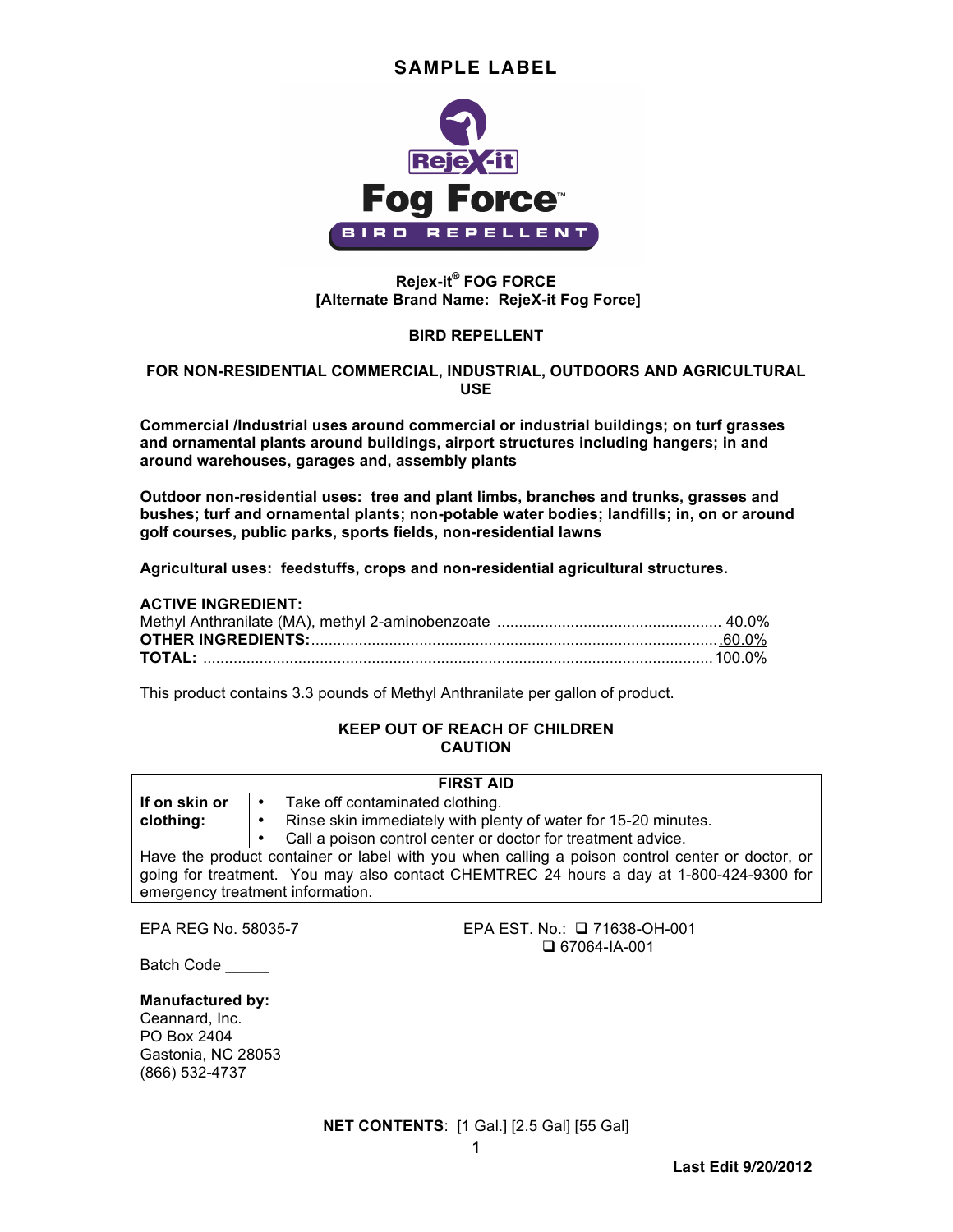## **PRECAUTIONARY STATEMENTS HAZARDS TO HUMANS & DOMESTIC ANIMALS**

**CAUTION: Harmful if absorbed through skin.** Avoid contact with skin, eyes, and clothing. Wash thoroughly with soap and water after handling and before eating, drinking, chewing gum, using tobacco, or using the toilet. Remove contaminated clothing and wash before reuse.

### **ENVIRONMENTAL HAZARDS**

For terrestrial uses, do not apply directly to water, to areas where surface water is present, or to intertidal areas below the mean high water mark. Do not contaminate water when disposing of equipment washwater or rinsate. This pesticide is slightly toxic to fish and aquatic invertebrates.

### **PERSONAL PROTECTIVE EQUIPMENT (PPE):**

Applicators and other handlers must wear:

- Long-sleeved shirt and long pants
- Waterproof gloves
- Shoes plus socks.

Follow the manufacturer's instructions for cleaning/ maintaining PPE. If no such instructions for washables, use detergent and hot water. Keep and wash PPE separately from other laundry.

### **User Safety Recommendations**

Users Should:

- Remove clothing/PPE immediately if pesticide gets inside. Then wash thoroughly and put on clean clothing.

- Remove PPE immediately after handling this product. Wash the outside of gloves before removing. As soon as possible, wash thoroughly and change into clean clothing.

# **DIRECTIONS FOR USE**

**It is a violation of Federal Law to use this product in a manner inconsistent with its labeling.**

#### **AGRICULTURAL USE REQUIREMENTS**

Use this product only in accordance with its labeling and with the Worker Protection Standard, 40 CFR Part 170. This standard contains requirements for the protection of agricultural workers on farms, forests, nurseries, and greenhouses, and handlers of agricultural pesticides. It contains requirements for training, decontamination, notification, and emergency assistance. It also contains specific instructions and exceptions pertaining to the statements on this labeling about PPE, restricted-entry intervals, and notification to workers. The requirements in this box only apply to uses of this product that are covered by the Worker Protection Standard (WPS).

Do not enter or allow worker entry into treated areas during the restricted-entry interval (REI) of 24 hours.

PPE required for early entry to treated areas that is permitted under the Worker Protection Standard and that involves contact with anything that has been treated, such as plants, soil or water is: Long sleeved shirt and long pants, shoes plus socks and waterproof gloves.

## **NON-AGRICULTURAL USE REQUIREMENTS**

The requirements in this box apply to uses of this product that are NOT within the scope of the Worker Protection Standard for agricultural pesticides (40 CFR Part 170). The WPS applies when this product is used to produce agricultural plants on farms, forests, nurseries, or greenhouses.

Keep unprotected persons out of treated areas until sprays have dried.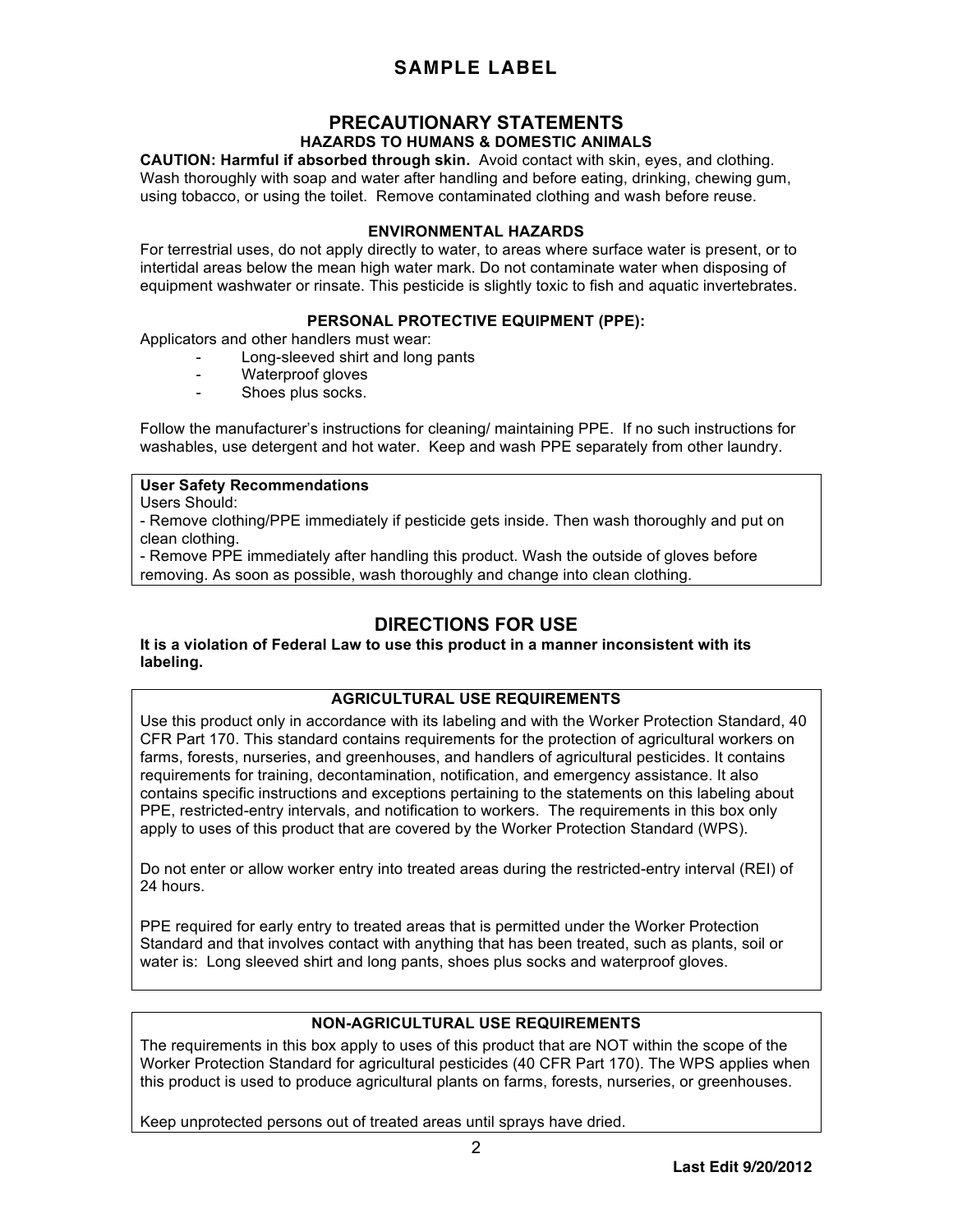# **TABLE OF CONTENTS**

| <b>COMMERCIAL / INDUSTRIAL USE IN AND AROUND NON-RESIDENTIAL BUILDINGS 4</b><br>GENERAL INFORMATION FOR COMMERCIAL / INDUSTRIAL USE IN AND AROUND |  |
|---------------------------------------------------------------------------------------------------------------------------------------------------|--|
|                                                                                                                                                   |  |
|                                                                                                                                                   |  |
| WOODEN POLES, WOODEN RAFTERS, WOOD SIDING, BUILDING                                                                                               |  |
|                                                                                                                                                   |  |
| UNDILUTED OR DILUTED WITH OIL OR WATER WITH                                                                                                       |  |
|                                                                                                                                                   |  |
| MIXED INTO PAINTS, STAINS, VARNISHES AND PIGMENTS  5                                                                                              |  |
| MIXED INTO VAPORIZING GELS, ADHESIVES, FILLERS AND RESINS 6                                                                                       |  |
| RAFTERS AND PATIOS, BALCONIES, CANOPIES, CORNERS OF BUILDINGS 6                                                                                   |  |
|                                                                                                                                                   |  |
|                                                                                                                                                   |  |
| WAREHOUSES, HANGARS, GARAGES, ASSEMBLY PLANTS, AROUND                                                                                             |  |
| NON-RESIDENTIAL STRUCTURES AND BUILDINGS, AIRPORTS,                                                                                               |  |
|                                                                                                                                                   |  |
|                                                                                                                                                   |  |
|                                                                                                                                                   |  |
|                                                                                                                                                   |  |
|                                                                                                                                                   |  |
|                                                                                                                                                   |  |
|                                                                                                                                                   |  |
|                                                                                                                                                   |  |
| FERTILIZER AND GRANULAR BLENDING FOR USE ON TURFGRASS                                                                                             |  |
|                                                                                                                                                   |  |
|                                                                                                                                                   |  |
|                                                                                                                                                   |  |
| PREMISES AROUND ELECTRICAL SUBSTATIONS, NON-RESIDENTIAL                                                                                           |  |
| AREAS OF FARMSTEADS, AGRICULTURAL BUILDINGS, AIRPORTS; TREES                                                                                      |  |
| AND SHRUBS; TURF (GOLF COURSES, NON-RESIDENTIAL LAWNS,<br>SPORTS FIELDS, PARKS, PLAYGROUNDS); AROUND LAKES AND PONDS,                             |  |
| HARBORS AND BOAT DOCKS AQUATIC PRODUCTION SITES (INCLUDING                                                                                        |  |
|                                                                                                                                                   |  |
|                                                                                                                                                   |  |
|                                                                                                                                                   |  |
|                                                                                                                                                   |  |
|                                                                                                                                                   |  |
|                                                                                                                                                   |  |
|                                                                                                                                                   |  |
|                                                                                                                                                   |  |
|                                                                                                                                                   |  |
| <b>WARRANTY</b>                                                                                                                                   |  |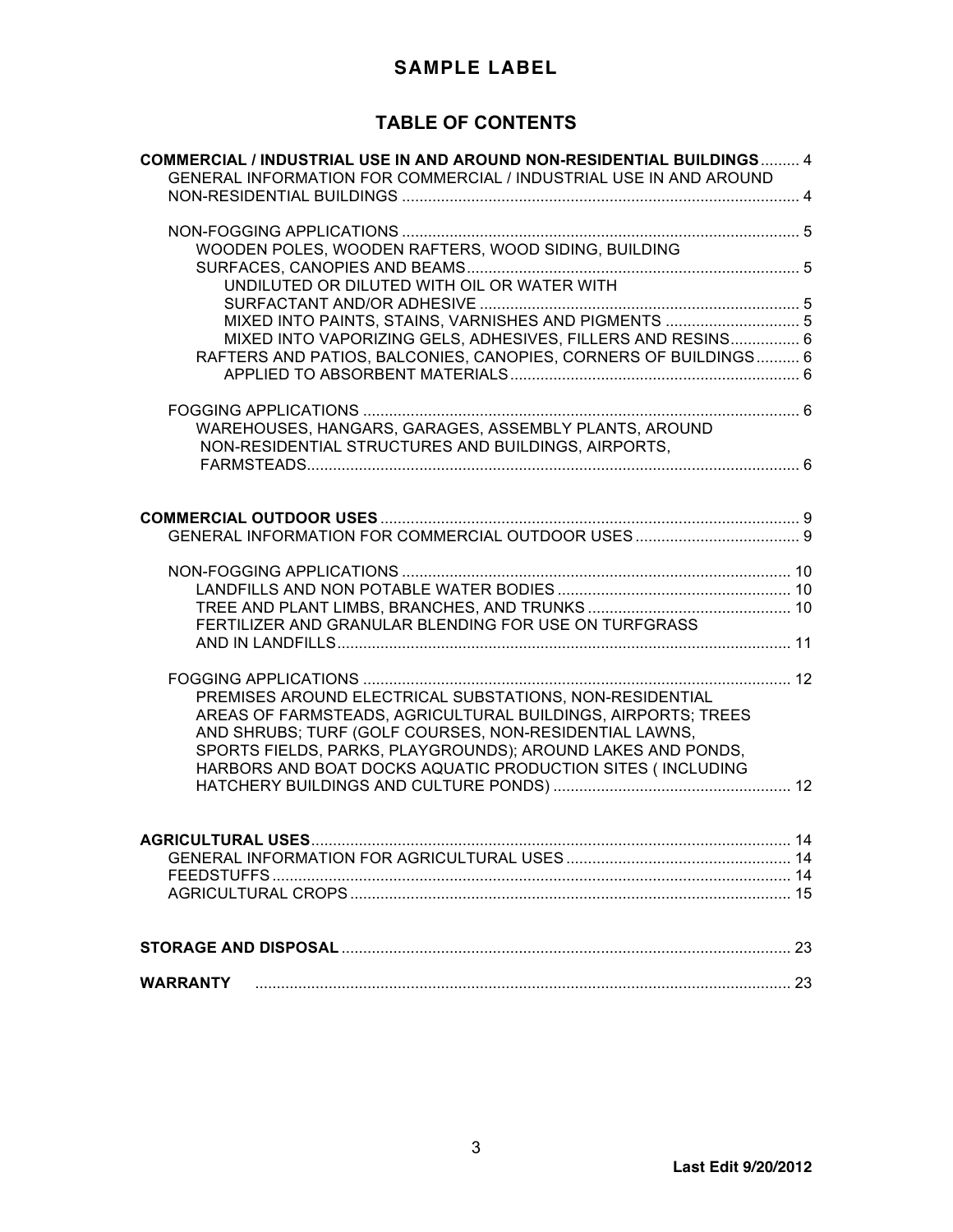# **COMMERCIAL / INDUSTRIAL USE IN AND AROUND NON RESIDENTIAL BUILDINGS**

# **GENERAL INFORMATION**

## **FOR COMMERCIAL / INDUSTRIAL USE IN AND AROUND NON RESIDENTIAL BUILDINGS**

Rejex-it FOG FORCE is a liquid concentrate bird repellent which acts to keep birds away from places they are not wanted and where they do damage (turf and ornamentals around commercial buildings; airports; inside warehouses, hangars, garages, assembly plants) . As the product warms, it creates a vapor and taste that is irritating to birds. The birds fly away from the area and are repelled as long as the areas to be protected areas continue to be treated with Rejex-it FOG FORCE.

This product can be used to repel birds that congregate in large numbers: starlings (*Sturnus vulgaris*), gulls (subfamily *Larinae*), blackbirds including grackles (Family *Icteridae*), and rock dove and domestic pigeons (*Columba livia*), cliff swallow (*Hirundo fulva*), house (English) sparrow (*Passer domesticus*), house finch (*Corpodacus mexicanus)*, American crow (*Corvus brachyrhynchos, Coruvs ossifragus*) as well as these wild migratory waterfowl: geese (*Anserinae*), mute swan (*Cugus olor*), and coot (*Fulica Americana*).

This product can also be used to repel woodpeckers and other wood damaging birds: acorn woodpecker (*Melanerpes formicivorus*), Black-backed woodpecker (*Picoides articus*); downy woodpecker (*Picoides pubescens*), gila woodpecker (*Melanerpes uropygialis*); gilded flicker (*Colaptes chrysoides*), golden fronted woodpecker (*Melanerpes aurifrons*), hairy woodpecker (*Picoides villosus*), Lewis's woodpecker (*Melanerpes lewis*), ladder-backed woodpecker (*Picoides scalaris*), Northern flicker (*Colaptes auratus*), Nuttall's Woodpecker (*Picoides nuttallii*), Pileated woodpecker (*Dryocopus pileatus*), Red-bellied Woodpecker (*Melanerpes carolinus*), Redbreasted sapsucker (*Sphyrapicus ruber*), red-headed woodpecker (*Melanerpes erythrocephalus*), three-toed woodpecker (*Picoides tridactylus*), white-headed woodpecker (*Picoides albolarvatus*), Williamson's sapsucker (*Sphyrapicus thyroideus*) and yellow-bellied sapsucker (*Sphyrapicus varius*)

#### **Notes and Precautions:**

- Product may damage or discolor painted or plastic surfaces. Always test surfaces before making broad applications.
- Product may freeze when temperatures drop below 55 °F. To prevent freezing, add 10 50% Rejex-it Winterizer (addition of 10% to 50% of a fuel alcohol product (isopropyl or butyl), d-limonene solvent, or kerosene will also raise this product's freezing point).
- If product freezes or crystallizes place in warm water bath or allow melting in a warm room (75 °F).
- When diluting Rejex-it FOG FORCE, always perform a 'jar' test for compatibility (in a lidded glass jar, approx. 1 quart in size, add this product and any diluents in their relative proportions. Seal jar and mix thoroughly. If mixture separates in any way – precipitates, gels, oily films or layers, etc. – this indicates incompatibility – incompatibility will typically be seen in 5 to 20 minutes).
- Do not use this product to repel any birds on the Threatened or Endangered Species list. The following birds are Threatened or Endangered: Ivory-billed Woodpecker (*Camphephilus principalis*), Red-cockaded Woodpecker (*Picoides borealis*), Cape Sable Seaside Sparrow (*Ammodramus maritimus mirabilis*), Florida Grasshopper Sparrow (*Ammodramus savannarum floridanus*), San Clemente Sage Sparrow (*Amphisphiza belli clementeae*), Laysan Finch (honeycreeper) (*Telespyza cantans*) and Nihoa Finch (honeycreeper) (*Telespyza ultima*), Hawaiian Crow (alala) (*Corvus hawaiiensis*), Hawaiian Goose (*Branta sandvicensis*), Hawaiian coot (*Fulica Americana alai*)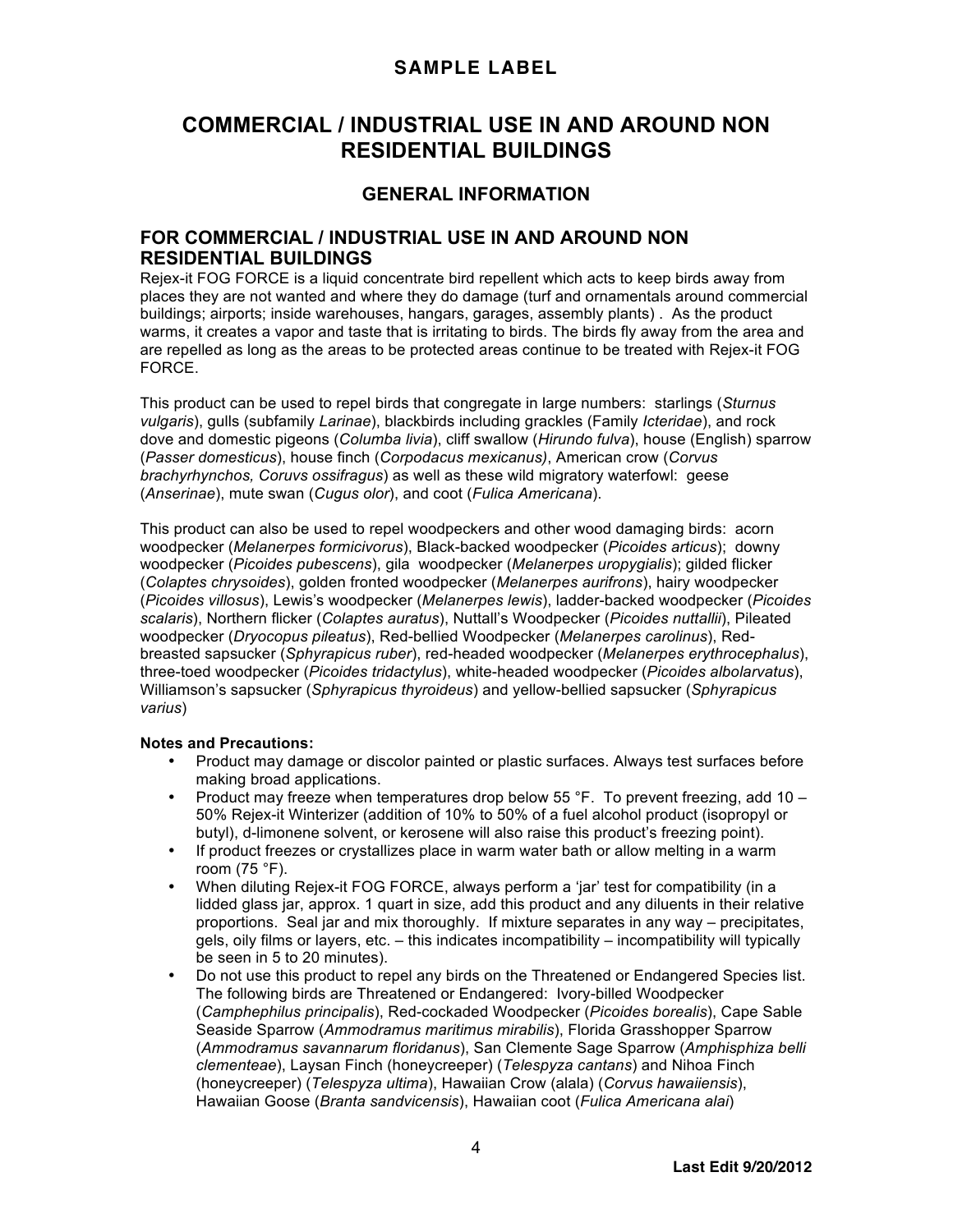## **NON-FOGGING APPLICATIONS (FOR COMMERCIAL / INDUSTRIAL USE IN AND AROUND NON-RESIDENTIAL BUILDINGS)**

### **WOODEN POLES, WOODEN RAFTERS, WOOD SIDING, BUILDING SURFACES, BUILDING CANOPIES AND BEAMS**

To repel the targeted birds apply Rejex-it FOG FORCE to wooden poles, fence posts, power poles, telephone poles), wooden rafters, studs, building canopies (indoor or outdoor structural canopies, awnings or marquees) and structures as well as concrete and other building surfaces (metal or wood floors, walls, rafters) and allow to dry. Area to be treated should be where targeted birds damage, roost and/or nest.

#### **Use Precautions**

- Always clean area to be treated and remove any weather damaged or loose wood prior to application.
- Do not apply where birds are actively nesting, fledging or when juvenile birds are present.
- Prior to removing any nest, make sure it has been abandoned.
- To avoid discoloring or loss of paint, do not apply Rejex-it FOG FORCEdirectly to painted, stained or vinyl surfaces
- Always mix Rejex-it FOG FORCE with paint, stain, varnish or pigment, before applying to painted, stained, or vinyl surfaces.

### **UNDILUTED OR DILUTED WITH OIL OR WATER AND SURFACTANT AND/OR ADHESIVE**

#### **Application Directions:**

Rejex-it FOG FORCE can be applied with a brush or swab to smaller treatment areas. For larger treatment areas, apply with conventional spray equipment (such as handheld sprayer). When using spray equipment, stand at least 3 feet away from surface to be treated. Using a low pressure spray to avoid spray back, spray the treatment area thoroughly.

For undiluted applications – Apply Rejex-it FOG FORCE by brush or spray equipment to affected area. Apply enough product to wet the treatment area thoroughly.

Dilute with oil or water and surfactant and/or adhesive if needed to promote ease of spreading and to increase sticking.

For diluted applications – Mix Rejex-it FOG FORCE at a rate of 1 part product to 9 parts diluent (oil or water) with surfactant and/or adhesive. (Example: 2 fl. oz. Rejex-it FOG FORCE (.8 oz. a.i.) in 18 fl. oz. of oil or water with surfactant and/or adhesive, up to full strength product)

#### **MIXED INTO PAINTS, STAINS, VARNISHES AND PIGMENTS**

#### **Application Directions:**

Rejex-it FOG FORCE can be mixed into oil-based\* paints and stains, varnishes and pigments and applied to building surfaces to repel targeted birds from roosting, nesting or to repel targeted woodpeckers and wood damaging birds from damaging or destroying wood siding, rafters and buildings.

[\*NOTE – if you wish to mix with a non-oil-based paint or stain, perform a jar test to ensure compatibility prior to mixing – see General Information section of this label for further instructions.]

Apply Rejex-it FOG FORCE prior to or after bird damage is present. Mix 4-10 fl. ounces of Rejexit FOG FORCE (1.6 to 4 oz. a.i.) to 1 gallon of exterior oil based stain, paint, varnish or pigment. Shake or stir mixture for at least 2 minutes for uniform mixing. Use mixture immediately.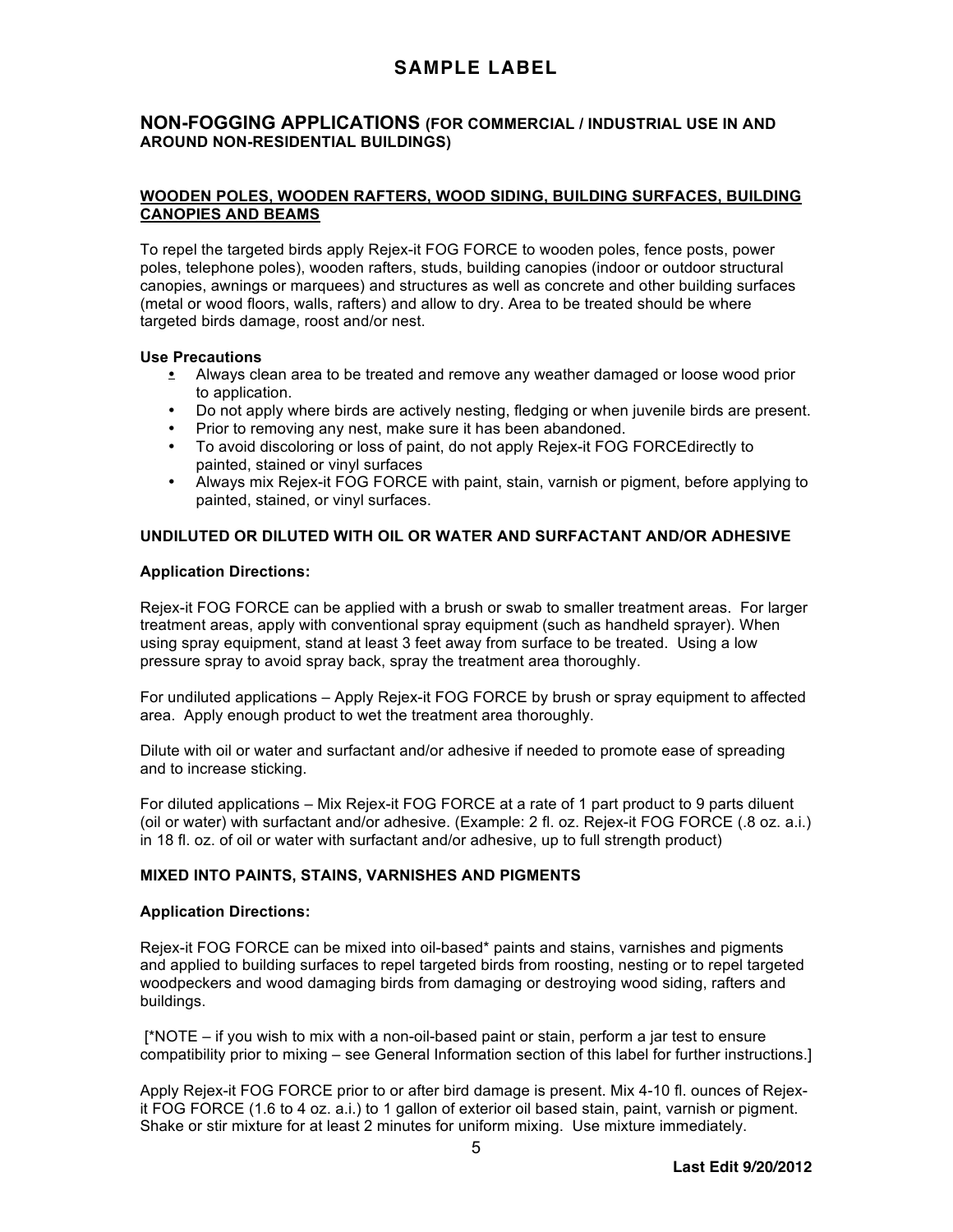Apply 2-4 coats of paint, stain, varnish or pigment with a brush or paint roller to damaged or repaired areas.

#### **MIXED INTO VAPORIZING GELS, ADHESIVES, FILLERS AND RESIN**

#### **Application Directions:**

Rejex-it FOG FORCE can be mixed into vaporizing gels, adhesives, fillers and resin and applied to building surfaces to repel targeted birds from roosting or nesting or to repel targeted woodpeckers and wood damaging birds from damaging or destroying wood siding, rafters and buildings.

Mix Rejex-it FOG FORCE at a rate from 10%-30% v/v with a vaporizing gel, such as Gelo (Natural Forces, LLC) adhesives, fillers or wood repair resin (for example: 2 to 6 fl. oz. of product (0.825 to 2.5 oz a.i.), mixed with enough Gelo or other diluent to make 20 fl. oz.). Shake or stir mixture for at least 2 minutes for uniform mixing. Use mixture immediately.

Apply mixture with a brush or spackle knife to holes and damaged areas to repel targeted woodpeckers and other birds. Do not apply directly to painted surfaces. To protect painted surfaces, adhere duct or painters tape, and apply Gelo or other gels to the tape. See Gelo or other gel labels for proper clean-up.

### **RAFTERS, PATIOS, BALCONIES, CANOPIES, CORNERS OF BUILDINGS**

#### **Use Precautions:**

- Always clean area prior to application.
- Do not apply where birds are actively nesting. Prior to removing nest, make sure it has been abandoned.
- Do not use non-fluorinated petroleum based poly absorbent material or non-fluorinated plastic containers, as Rejex-it FOG FORCE can damage this type of material.

Apply Rejex-it FOG FORCE to small areas with stale/still air such as corners, rafters, patios, balconies, building canopies, (indoor or outdoor structural canopies, awnings or marquees), etc., to repel roosting or nesting of targeted birds.

#### **Application Directions: Rejex-it FOG FORCE applied to Absorbent Materials:**

Add one (1) fluid ounce of Rejex-itFOG FORCE (0.4 oz. a.i.) to 2 dry ounces of a natural fiberbased absorptive media such as Biodac<sup>®</sup> or Grit-O'Cobs<sup>®</sup>, and place in a metal or fluorinated plastic container, or use with Natural Forces Nestinator system (fiber based absorbent material contained in a metal can). This will allow Rejex-it FOG FORCE to diffuse in the space for long term control. Area to be treated should be where birds roost and/or nest.

## **FOGGING APPLICATIONS (FOR COMMERCIAL / INDUSTRIAL USE IN AND AROUND NON-RESIDENTIAL BUILDINGS)**

#### **WAREHOUSES, HANGARS, GARAGES, ASSEMBLY PLANTS, AROUND NON-RESIDENTIAL STRUCTURES AND BUILDINGS, AIRPORTS, FARMSTEADS:**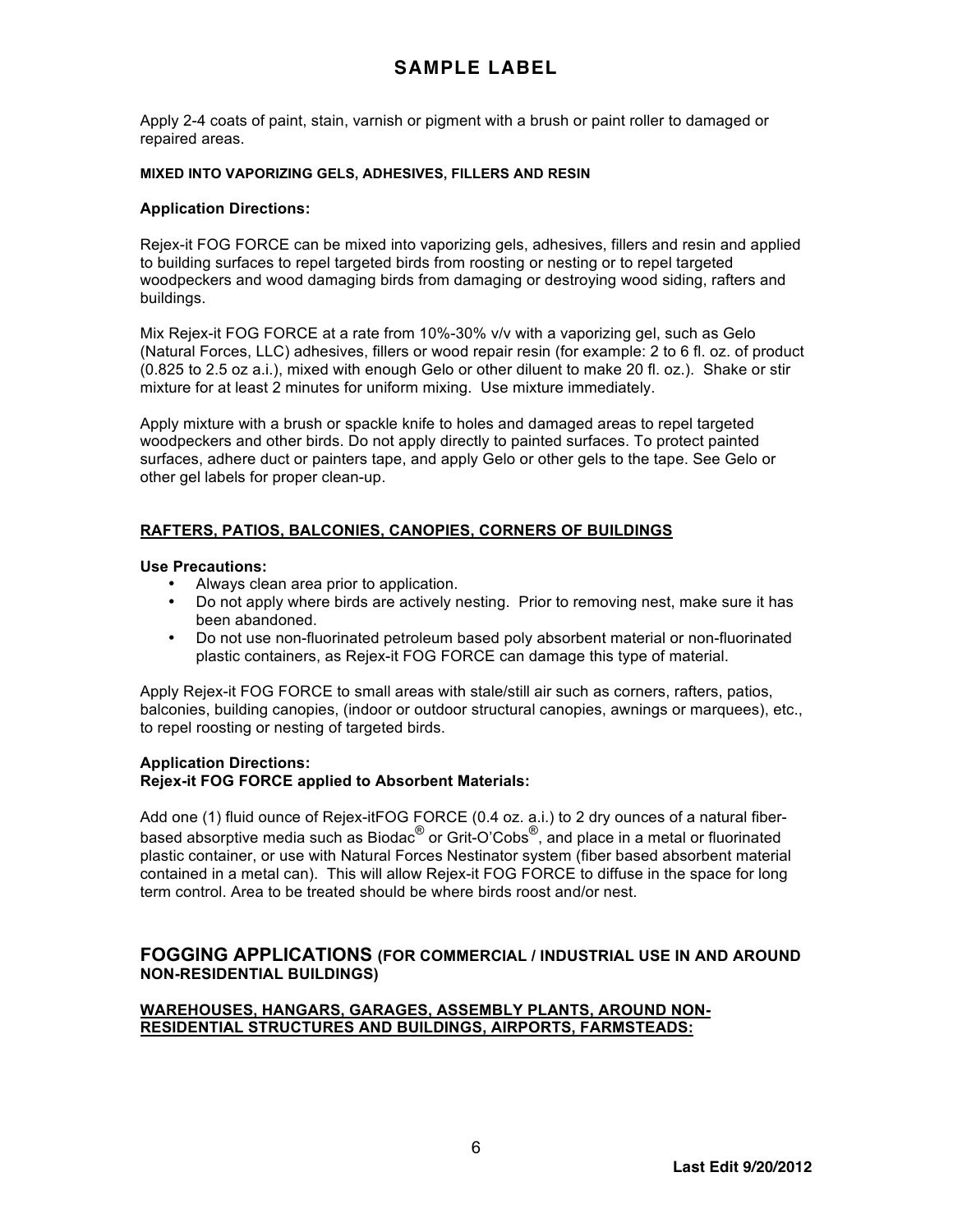### **Use Precautions**

- Do not apply this product in ponds with potable water
- Do not apply this product in areas where Threatened or Endangered Birds may be present
- To avoid discoloration, direct fogging outlet or nozzle away from surfaces and greenery or hold fog or aerosol generator at least five (5) feet from any object, painted surface, plants and shrubbery.
- Do not allow Rejex-it FOG FORCE to accumulate on painted or finished surfaces to prevent damage
- To avoid discoloration or damage, do not allow Rejex-it FOG FORCE to accumulate on foliage or vegetation to the point of runoff

### **Methods of Application:**

**Thermal and Mechanical Foggers and Automated Aerosol Systems**: Use Rejex-it FOG FORCE with thermal and mechanical foggers or automated aerosol systems, specialized fogging and aerosol equipment. Apply Rejexit FOG FORCE at a rate of less than 30 microns (maximum droplet size of 25 microns when using with automated aerosol system). For best results, ensure that the product comes in direct contact with target birds (see above) through direct fogging or proper air circulation via natural or artificial air movement.

**Dry Fogging Systems:** Apply Rejex-it FOG FORCE with Dry Fogging Systems such as Power Diffuser, Fragrance Fogger, Micro Fragrance Fogger, Tweetzilla, Hoothazer, BirdBuffer and other systems. Dry fogging systems produce a very small droplet (1-5 microns), which evaporates, and allows vapor to penetrate normally inaccessible areas.

**[New York Only:** Fogging application must be done by certified applicators. Applicators must use a dust/mist filtering respirator (MSHA/NIOSH) approval number prefix TC-21C, or a NIOSH approved respirator with any N, R, P, or HE filter. A minimum separation distance equal to 100 ft or the windward length of the proposed treatment area, whichever is greater, is required between the outer perimeter of the proposed area and any adjacent area of natural bird habitat such as a clump of trees, wood lot, forested area, etc. Shut the fogger off when the Rejex-it FOG FORCE bearing fog has reached the downwind perimeter of the treatment area or sooner if the birds have been repelled. Use precautionary measures to ensure that there is no direct exposure to humans, pets, domestic animals or non-target wildlife.**]**

## **Application Directions:**

Apply Rejex-it FOG FORCE undiluted at a rate not to exceed one (1) fl. oz product (0.4 oz. a.i.) per 10,000 cubic feet of space to be treated for indoor use or undiluted at a rate of 6 - 8 fl. oz product (2.5 to 3.3 oz. a.i.) per acre (43,500 sq ft) of area to be treated for outdoor use around commercial buildings and structures.

Point the fog generator in the direction of the nuisance birds. Keep the fog generator at least 5 feet away from any structure or object to allow for complete dissipation of the fog. Best product performance is achieved with a dry fog. Consult the fog generator owner's manual for proper settings to assure a dry fog. Use ULV, thermal and other foggers and aerosol generating equipment with a maximum application size of less than 30 microns to apply this product. When applying near water or to trees and foliage, use a droplet size less than 20 microns, so that product will stay suspended and will not settle on water surface, and will penetrate foliage without wetting it. Several treatments, 1 to 4 days apart may be required for removal of all nuisance birds.

Apply Rejex-it FOG FORCE as soon as birds arrive, any time of day when birds are present, or when birds have settled down or are roosting. For roosting birds, the product is best applied in the evening when most of the birds have arrived but before it gets too dark for the birds to leave.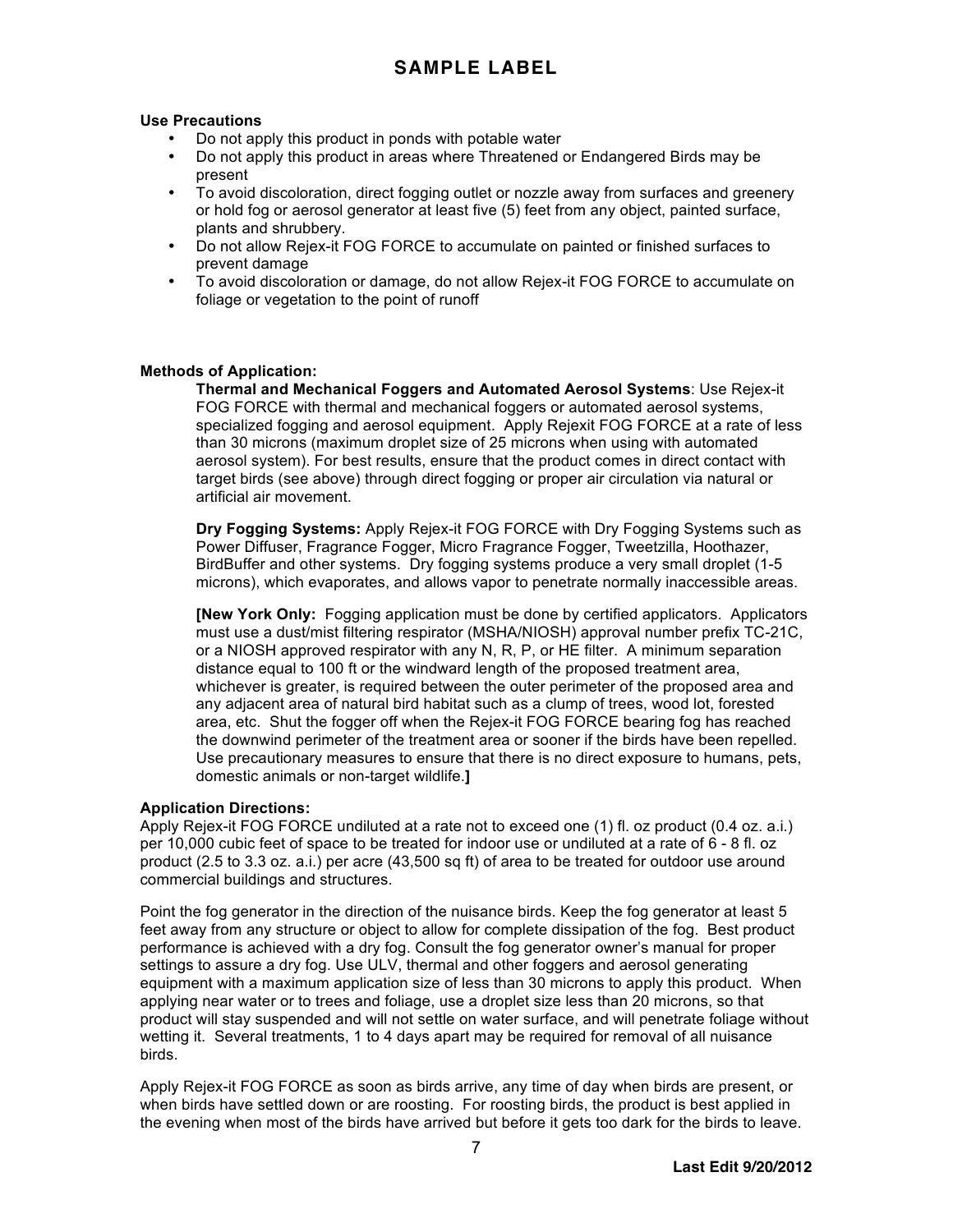To control Canada geese, apply when they are feeding or roosting. Do not apply when birds are nesting or during breeding season.

For best results, treat under the following conditions:

- Apply during cooler temperatures (early morning or late afternoon hours)
- Apply when wind speed is between 2 and 15 mph
- Apply product upwind, so that wind will carry the fog in the general direction of the birds
- Expose as many birds as possible to the fog for fast and lasting results.

For automated fogging applications, point the fogger in the direction of the birds or their expected approach. Set the fog generator for an appropriate duration as needed to repel targeted birds, such as 10 second to 5 minute fogging pulses during the time of expected bird activity.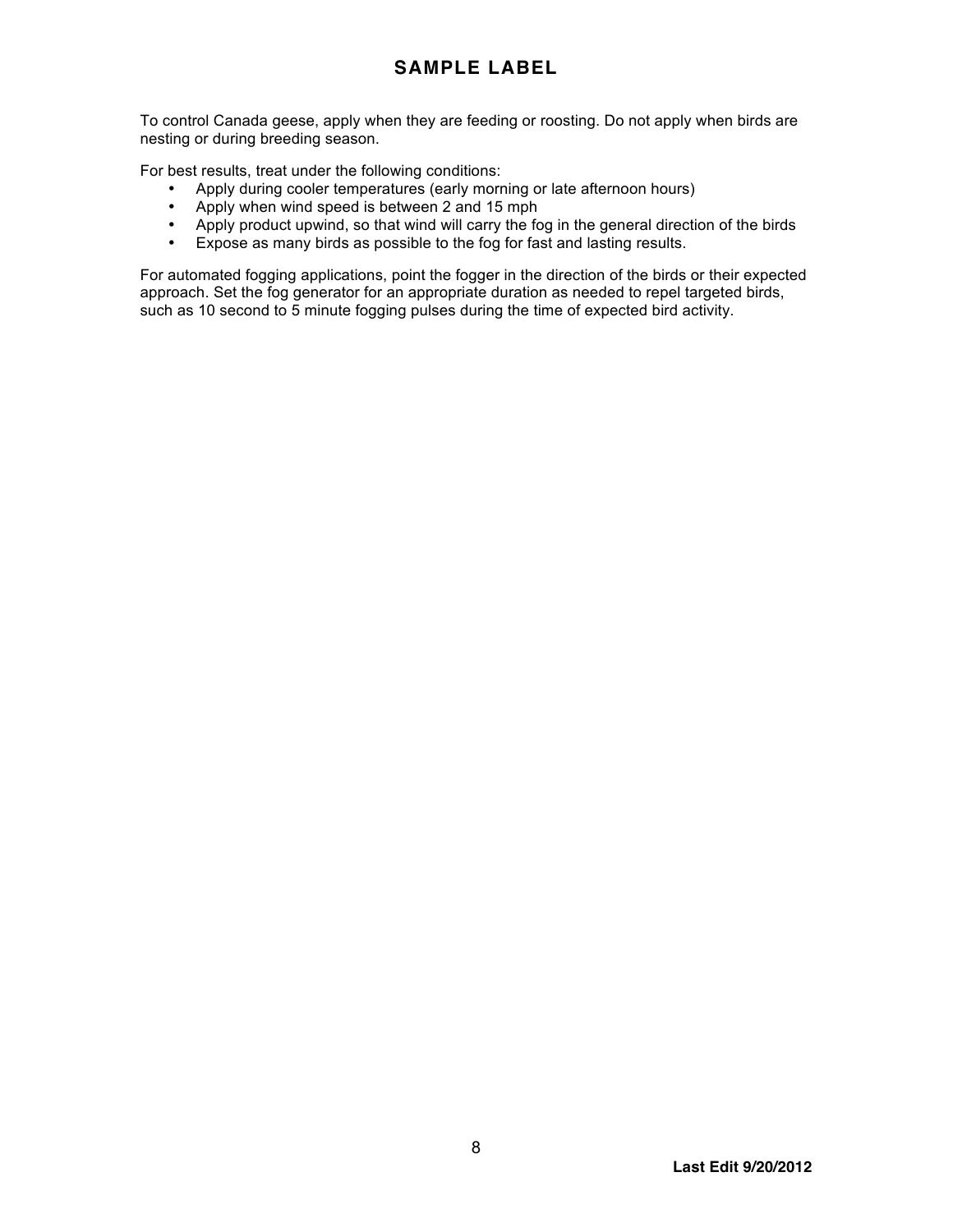# **COMMERCIAL OUTDOOR USES**

## **GENERAL INFORMATION**

## **FOR COMMERCIAL OUTDOOR USES**

Rejex-it FOG FORCE is a liquid concentrate bird repellent which acts to keep birds away from places they are not wanted and where they do damage (turf and ornamentals around public parks, golf courses, sports fields and lawns; airports; non-potable bodies of water and landfills; tree and plant surfaces) . As the product warms, it creates a vapor and taste that is irritating to birds. The birds fly away from the area and are repelled as long as the targeted areas continue to be treated with Rejex-it FOG FORCE.

This product can be used to repel birds that congregate in large numbers: starlings (*Sturnus vulgaris*), gulls (subfamily *Larinae*), blackbirds including grackles (Family *Icteridae*), and rock dove and domestic pigeons (*Columba livia*), cliff swallow (*Hirundo fulva*), house (English) sparrow (*Passer domesticus*), house finch (*Corpodacus mexicanus)*, American crow (*Corvus brachyrhynchos, Coruvs ossifragus*) as well as these wild migratory waterfowl: geese (*Anserinae*), mute swan (*Cugus olor*), and coot (*Fulica Americana*).

This product can also be used to repel woodpeckers and other wood damaging birds: acorn woodpecker (*Melanerpes formicivorus*), Black-backed woodpecker (*Picoides articus*); downy woodpecker (*Picoides pubescens*), gila woodpecker (*Melanerpes uropygialis*); gilded flicker (*Colaptes chrysoides*), golden fronted woodpecker (*Melanerpes aurifrons*), hairy woodpecker (*Picoides villosus*), Lewis's woodpecker (*Melanerpes lewis*), ladder-backed woodpecker (*Picoides scalaris*), Northern flicker (*Colaptes auratus*), Nuttall's Woodpecker (*Picoides nuttallii*), Pileated woodpecker (*Dryocopus pileatus*), Red-bellied Woodpecker (*Melanerpes carolinus*), Redbreasted sapsucker (*Sphyrapicus ruber*), red-headed woodpecker (*Melanerpes erythrocephalus*), three-toed woodpecker (*Picoides tridactylus*), white-headed woodpecker (*Picoides albolarvatus*), Williamson's sapsucker (*Sphyrapicus thyroideus*) and yellow-bellied sapsucker (*Sphyrapicus varius*)

#### **Notes and Precautions:**

- Product may damage or discolor painted or plastic surfaces. Always test surfaces before making broad applications.
- Product may freeze when temperatures drop below 55 °F. to prevent freezing, add 10 50% Rejex-it Winterizer
- If product freezes or crystallizes place in warm water bath or allow melting in a warm room (75 °F).
- When diluting Rejex-it FOG FORCE, always perform a 'jar' test for compatibility (in a lidded glass jar, approx. 1 quart in size, add this product and any diluents in their relative proportions. Seal jar and mix thoroughly. If mixture separates in any way – precipitates, gels, oily films or layers, etc. – this indicates incompatibility – incompatibility will typically be seen in 5 to 20 minutes).
- Do not use this product to repel any Threatened or Endangered Species. The following birds are Threatened or Endangered: Ivory-billed Woodpecker (*Camphephilus principalis*), Red-cockaded Woodpecker (*Picoides borealis*), Cape Sable Seaside Sparrow (*Ammodramus maritimus mirabilis*), Florida Grasshopper Sparrow (*Ammodramus savannarum floridanus*), San Clemente Sage Sparrow (*Amphisphiza belli clementeae*), Laysan Finch (honeycreeper) (*Telespyza cantans*) and Nihoa Finch (honeycreeper) (*Telespyza ultima*), Hawaiian Crow (alala) (*Corvus hawaiiensis*), Hawaiian Goose (*Branta sandvicensis*), Hawaiian coot (*Fulica Americana alai*)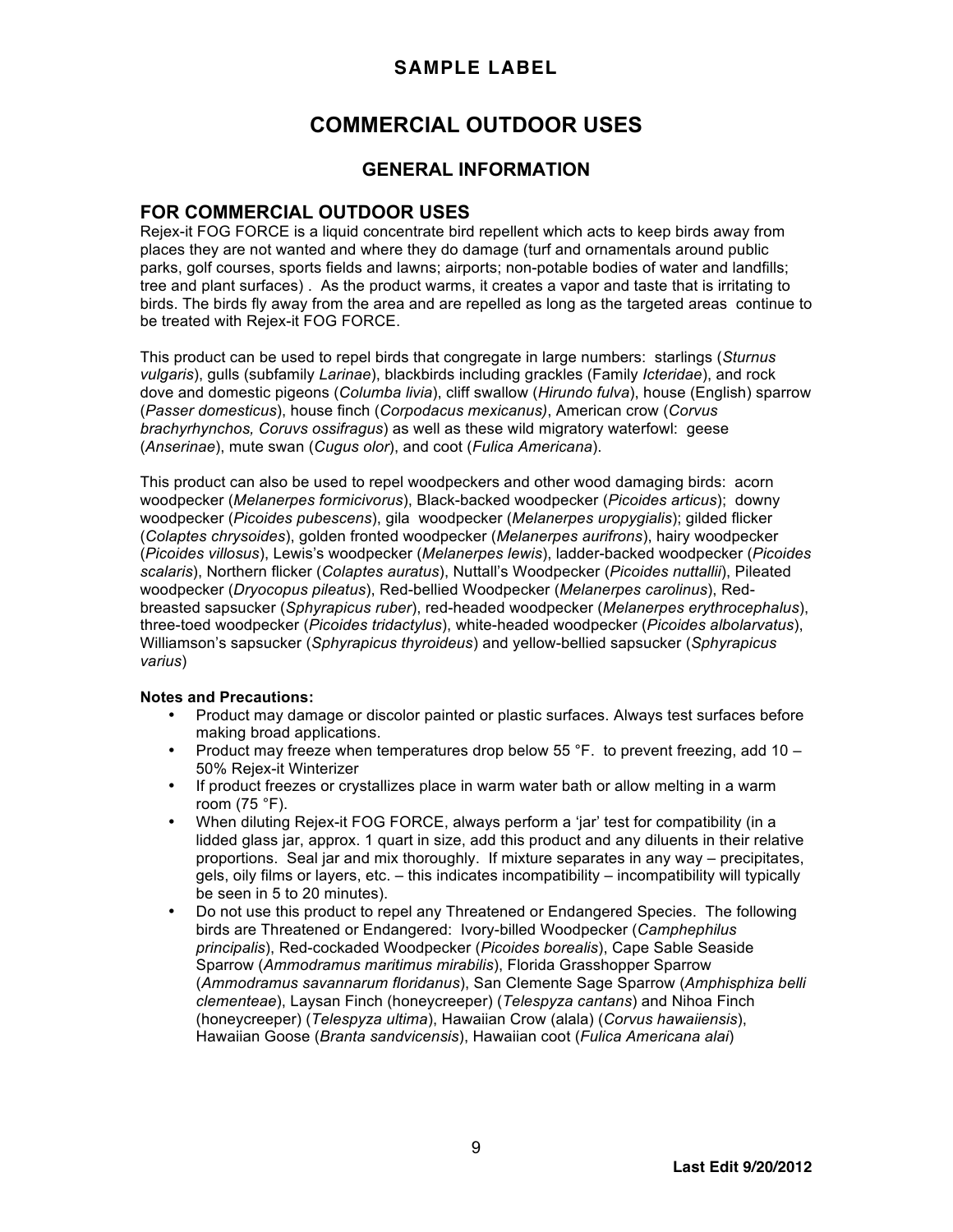## **NON-FOGGING APPLICATIONS (FOR COMMERCIAL OUTDOOR USE)**

### **LANDFILLS AND NON POTABLE WATER BODIES**

#### **Use Precautions:**

- Do not apply this product in ponds with potable water<br>• Do not apply this product in areas where Threatened
- Do not apply this product in areas where Threatened or Endangered birds may be present.

Use this product to repel the targeted birds from landfills; non-potable bodies of water (tailing ponds, ornamental ponds, commercial or industrial water impoundments); and temporary pools of standing water located at or near airports. This product can also be used in non-crop areas that contain temporary surface water caused by management activities, such as water collected in equipment ruts. Rejex-it FOG FORCE can also be applied near intermittently flooded low-lying areas, transitional areas between upland and lowland sites, marshes, swamps, bogs, and seasonally dry flood plains and/or deltas provided no water is present or water has receded where birds are a hazard or nuisance. Overspray to water bodies can be expected with proper use of this product.

**[New York only –** Use this product only on landfills; non-potable bodies of water and temporary pools of standing water on paved areas or construction sites at or near airports.]

#### **Application Directions:**

**Non-Potable Water Bodies** (tailing ponds, commercial or industrial water impoundments, and decorative fountains): Apply Rejex-it FOG FORCE at a rate of 2.5 gallons per acre (8.25 lbs a.i. per acre) of water surface at 3-4 week intervals. Begin application as soon as the birds start to arrive. Adjust timing of subsequent applications as required by bird activity and anticipated seasonal migrations. Make application with conventional spray equipment (such as handheld or backpack sprayer) or other liquid application equipment. Stand at least 3 feet away from water surface and direct a low-pressure spray with a slow, sweeping motion to cover the surface of the water. Rejex-It FOG FORCE is best applied undiluted or with a surfactant approved for use in water applications to ensure water surface coverage. If using a surfactant, refer to surfactant label for proper use amount and mixing instructions.

**Landfills:** Apply Rejex-it FOG FORCE at a rate of 2.5 gal per acre (8.25 lbs a.i. per acre) directly to the active site as soon as the birds start to arrive. Repeat applications every  $7 - 14$  days as long as birds persist. Make applications with conventional spray equipment, hydroseeders and other liquid application equipment. Stand at least 5 feet away from area to be treated, and spray area to be treated with a slow, sweeping motion, to thoroughly cover areas where birds are congregating. Use a low pressure spray to prevent spray back. Product is best applied undiluted or with surfactant to ensure uniform coverage. If using a surfactant, refer to surfactant label for proper use amount and mixing instructions.

#### **TREE AND PLANT LIMBS, BRANCHES AND TRUNKS**

#### **Use Precautions:**

- Always clean area prior to application
- Do not apply where birds are actively nesting, fledging or when juvenile birds are present.
- Prior to removing nest, make sure it has been abandoned.
- Do not apply directly to leaves or vegetation due to risk of discoloration.

### **Application Directions:**

Treat tree trunks, limbs, branches and areas where targeted birds cause damage, roost or nest. Dilute with oil or water and surfactant and/or adhesive if needed to increase spreading and sticking. Use Rejex-it FOG FORCE at a rate of 1 part product to 9 parts diluent (for example, 2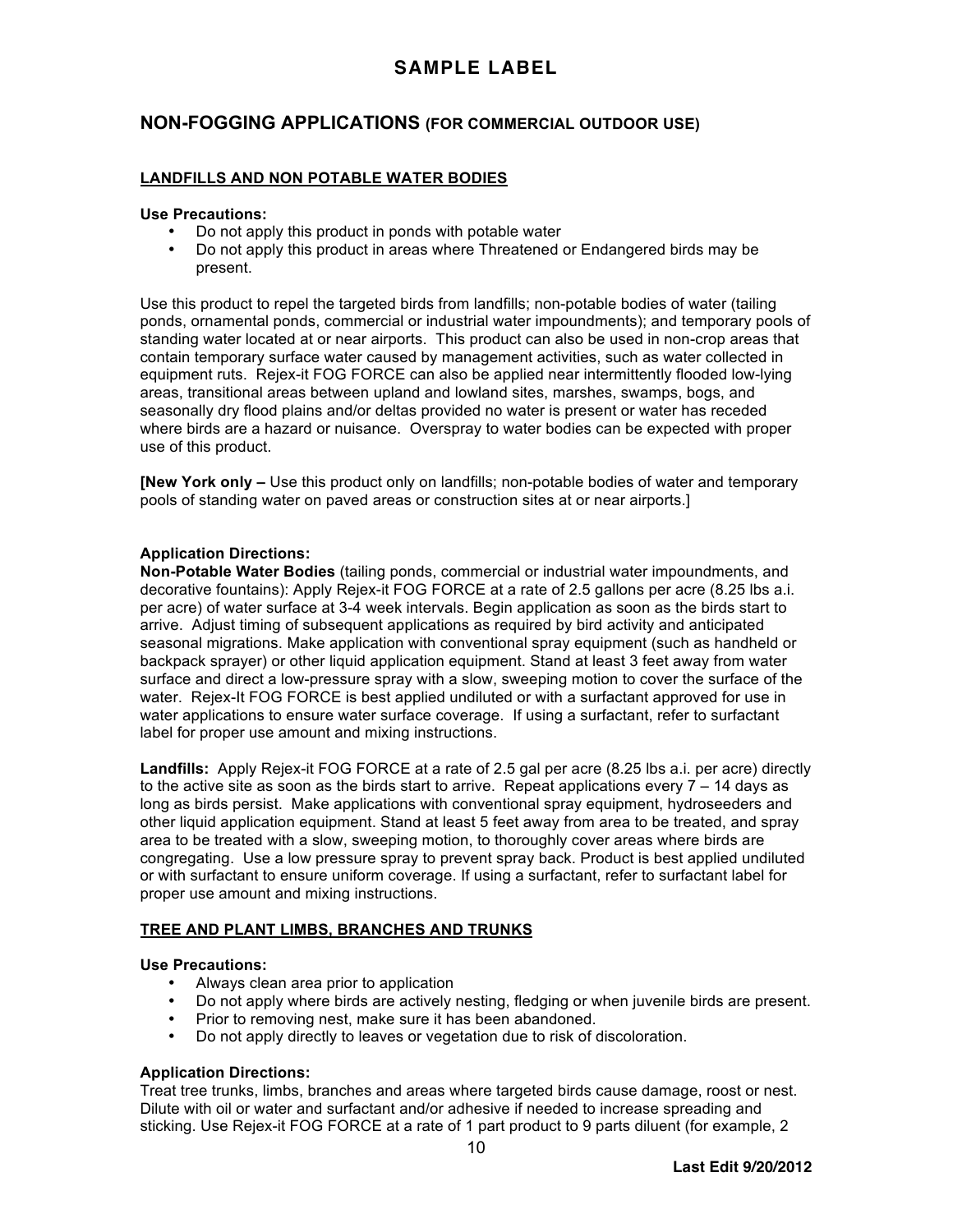oz. Rejex-it FOG FORCE in 18 oz. of oil or water with surfactant and/or adhesive), up to full strength product. Product can be applied with a brush or swab to smaller treatment areas, or with conventional spray equipment (handheld or backpack sprayer) or other liquid application equipment to larger treatment areas. When using spray equipment, stand at least 3 feet away from the surface to be treated. Spray the treatment area thoroughly with the product, using a low pressure spray to avoid spray back.

### **FERTILIZER AND GRANULAR BLENDING FOR USE ON TURFGRASS AND IN LANDFILLS**

### **Use Precautions:**

• Do not apply this product in areas where Threatened or Endangered birds may be present.

Dry bulk fertilizer and/or clay granules may be blended with or coated with Rejex-it FOG FORCE for application to targeted bird and geese damaged areas. All recommendations and precautions on the label must be followed along with any applicable federal, state or regional regulations relating to blending dry bulk material.

**Blending**: To blend or coat, use a system consisting of a belt, conveyor, or closed drum used for dry bulk fertilizer and/or granular blending. Rejex-It FOG FORCE may be mixed with most clay granules and fertilizers. If other liquid products in addition to Rejex-it FOG FORCE are to be applied to clay granules and fertilizers, test their compatibility with Rejex-it FOG FORCE prior to blending or coating (see 'jar test' in General Information section).

Apply using a minimum of 200 lb dry bulk fertilizer and/or granules per acre and up to a maximum of 700 lb per acre. The delivery nozzles must be directed to deliver a fine spray toward the dry material for thorough coverage while avoiding spray contact with mixing equipment. Uniform mixing of Rejex-It FOG FORCE to dry bulk material will vary and if the absorption is not adequate, an absorptive powder may be added to produce a dry, free-flowing mixture. Micro-Cel E (Johns-Manville Product Corp.) is a recommended absorbent powder. Apply immediately after blending to avoid lump formation and spreading difficulties.

**Application Rates:** Uniformly apply 3.0 - 6.15lbs A.I./acre. (0.9 to 1.85 gallons/acre of Rejex-It FOG FORCE) Refer to the formula below to determine the amount of Rejex-It FOG FORCE which is to be mixed with a ton of dry bulk fertilizer and/or granules based on the amount of material which will be distributed on one acre.

Rejex-It FOG FORCE x 2000 lb Dry bulk material = Rejex-It FOG FORCE Acre Acre Ton of Dry bulk material

Dilute with approved oils, diluents and coating materials for proper coverage. Uniformly apply treated fertilizer or granules to targeted bird and geese damaged areas. Water in to reduce phytotoxicity or leaf damage.

Rejex-It FOG FORCE will vaporize at 55°F creating an irritating, invisible fog to repel targeted birds.

#### **Application Directions:**

Uniform application on turfgrass or in and around landfills is essential for satisfactory control. Accurate calibration of application equipment is essential for uniform distribution to the soil surface. To avoid over-application of dry bulk fertilizers due to overlapping application, user can apply 50% of the recommended application rate, and can overlap fertilized area with the next pass of the application equipment, so that 100% of the application rate is obtained in the overlap areas. This method will allow the applicator to determine the best distribution pattern for the dry bulk fertilizer without exceeding the product's application rate.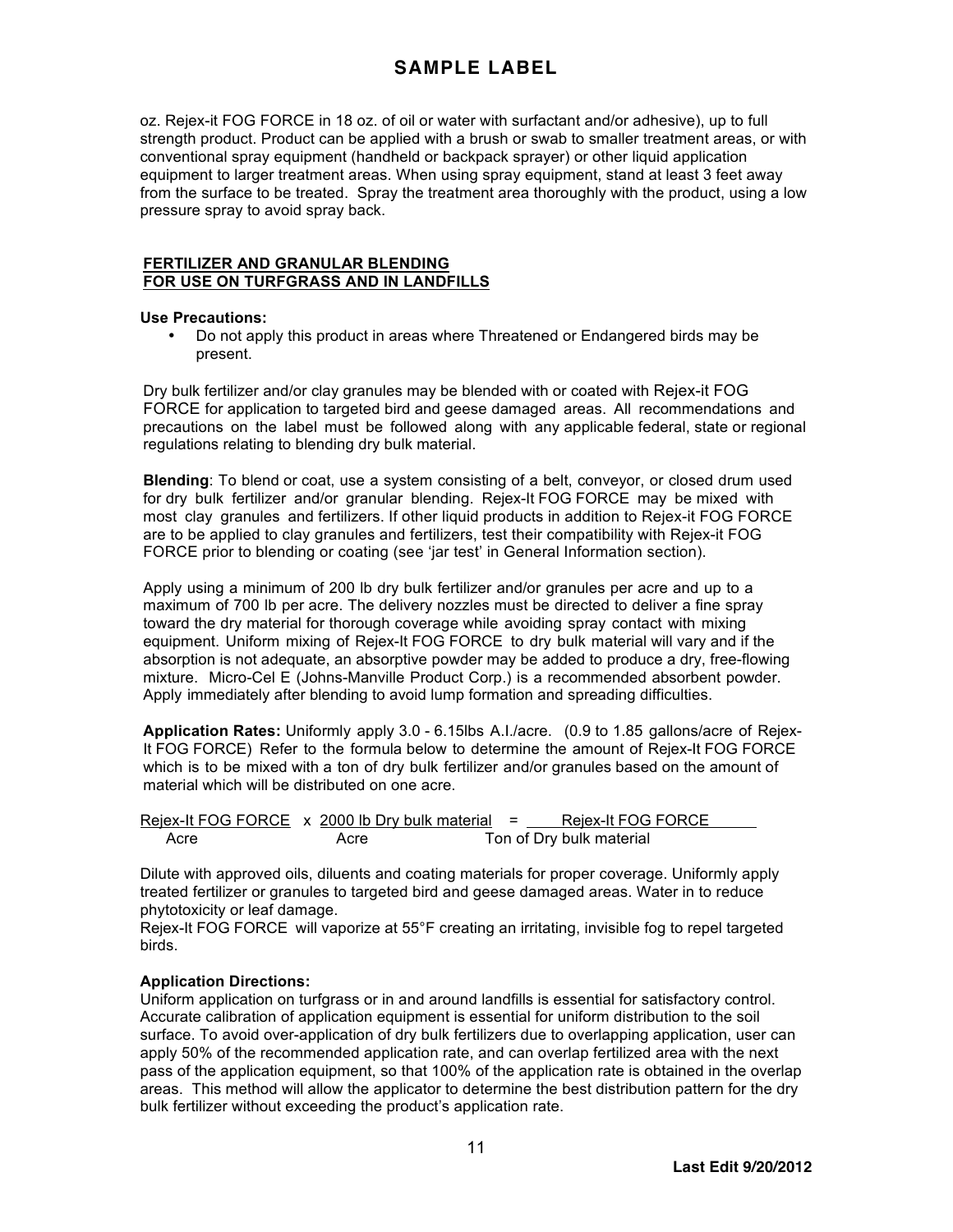If dry bulk materials are excessively dusty, use diesel oil or other suitable additive to reduce dust prior to mixing as dusty fertilizer and/or granules will result in poor distribution during application. Plant injury and/or poor control may occur where blended bulk material is not uniformly applied.

# **FOGGING APPLICATIONS (FOR COMMERCIAL OUTDOOR USE)**

**PREMISES AROUND ELECTRICAL SUBSTATIONS, NON-RESIDENTIAL AREAS OF FARMSTEADS, AGRICULTURAL BUILDINGS, AIRPORTS; TREES AND SHRUBS; TURF (GOLF COURSES, NON-RESIDENTIAL LAWNS, SPORTS FIELDS, PARKS, PLAYGROUNDS); AROUND LAKES AND PONDS, HARBORS AND BOAT DOCKS, AQUATIC PRODUCTION SITES ( INCLUDING HATCHERY BUILDINGS AND CULTURE PONDS):**

### **Use Precautions**

- Do not apply this product in ponds with potable water
- Do not apply this product in areas where Threatened or Endangered Birds may be present
- Do not apply directly to water, such as lakes, reservoirs, ponds, streams and canals.
- To avoid discoloration from direct contact with concentrated Rejex-it FOG FORCE or the heat when using thermal foggers. direct fogging outlet or nozzle away from surfaces and greenery or hold fog or aerosol generator at least five (5) feet from any object, painted surface, plants and shrubbery
- To prevent damage, do not allow Rejex-it FOG FORCE to accumulate on painted or finished surfaces
- To prevent damage, Do not allow Rejex-it FOG FORCE to accumulate on foliage or vegetation to the point of runoff

This product can be fogged in non-crop areas that contain temporary surface water caused by water management activities including water collected in equipment ruts. Rejex-it FOG FORCE can also be applied near intermittently flooded low-lying areas, transitional areas between upland and lowland sites, marshes, swamps, bogs, and seasonally dry flood plains and/or deltas provided no water is present or water has receded where birds are a hazard or nuisance. User must ensure that no water is present before applying this product.

Overspray to water bodies can be expected with proper use of this product.

## **Methods of Application:**

**Thermal and Mechanical Foggers and Automated Aerosol Systems**: Apply Rejex-it FOG FORCE with thermal and mechanical foggers as well as automated aerosol systems, specialized fogging and aerosol equipment at a rate of less than 30 microns (maximum droplet size of 25 microns when using with automated aerosol system). For best results, ensure the product comes in direct contact with target birds (see above) through direct fogging or proper air circulation via natural or artificial air movement.

**Dry Fogging Systems:** Apply Rejex-it FOG FORCE with Dry Fogging Systems such as Power Diffuser, Fragrance Fogger, Micro Fragrance Fogger, Tweetzilla, Hoothazer, BirdBuffer and other systems. Dry fogging systems produce a very small droplet (1-5 microns), which evaporates, and allows vapor to penetrate normally inaccessible areas.

**[New York Only:** Fogging application must be done by certified applicators. Applicators must use a dust/mist filtering respirator (MSHA/NIOSH) approval number prefix TC-21C, or a NIOSH approved respirator with any N, R, P, or HE filter. A minimum separation distance equal to 100 ft or the windward length of the proposed treatment area, whichever is greater, is required between the outer perimeter of the proposed area and any adjacent area of natural bird habitat such as a clump of trees, wood lot, forested area, etc. Shut the fogger off when the Rejex-it FOG FORCE bearing fog has reached the downwind perimeter of the treatment area or sooner if the birds have been repelled.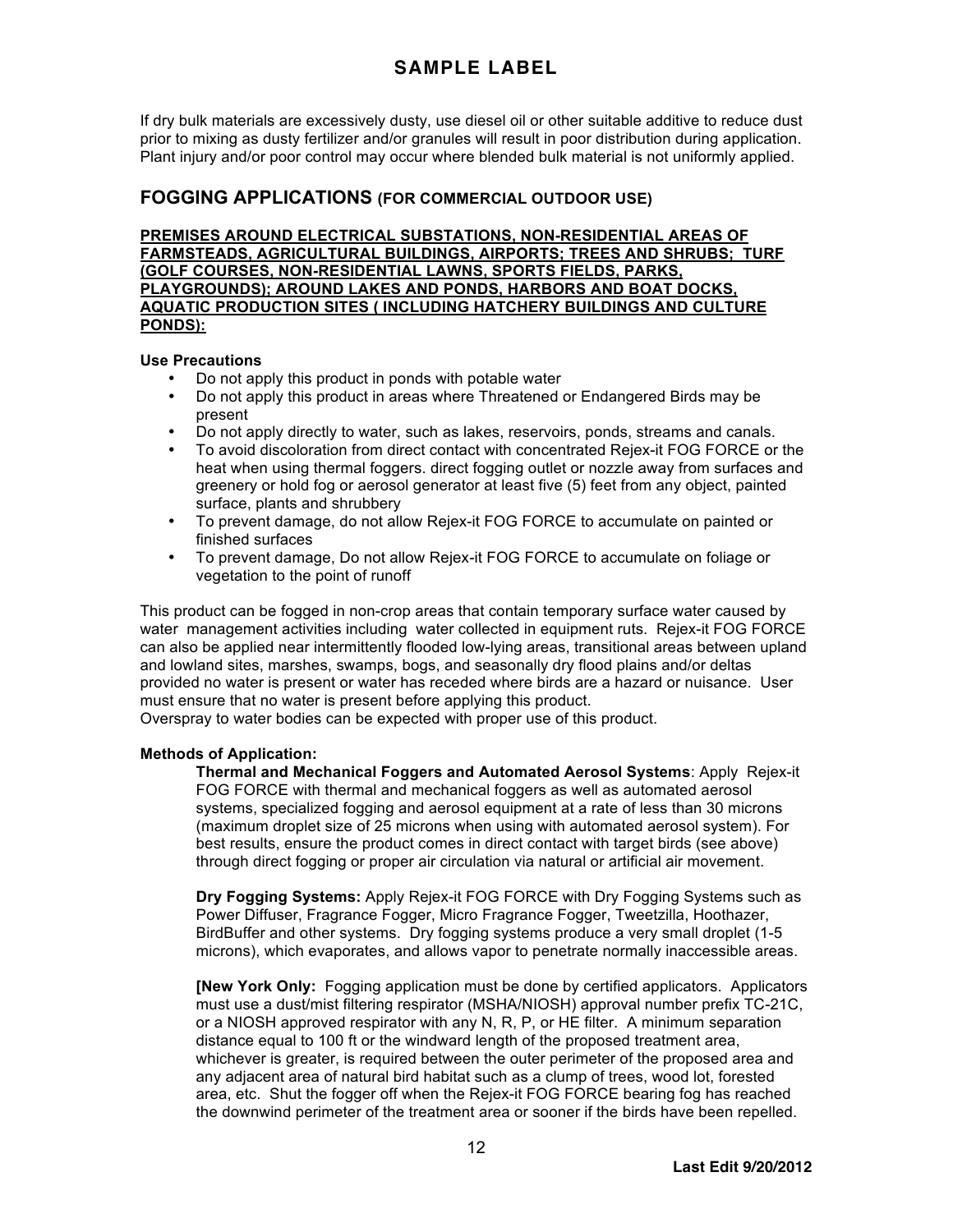User must ensure that there is no direct exposure to humans, pets, domestic animals or non-target wildlife.

**Application Directions:** Apply Rejex-it FOG FORCE undiluted at a rate of 6 - 8 fl. ounces product (2.5 to 3.3 oz a.i.) per acre (43,500 sq ft) of area to be treated. Point the fog generator in the general direction of the nuisance birds, keeping the fog generator at least 5 feet away from any structure or object to allow for complete dissipation of the fog. Best product performance is achieved with a dry fog. Consult the fog generator owner's manual for proper settings to assure a dry fog. ULV, thermal and other foggers and aerosol generating equipment with a maximum application size of less than 30 microns may be used to apply this product. When applying near water or to trees and foliage, use a droplet size less than 20 microns, so that product will stay suspended and will not settle on water surface, and will penetrate foliage without wetting it. Several treatments, 1 to 4 days apart may be required for removal of all nuisance birds.

Apply Rejex-it FOG FORCE as soon as birds arrive, any time of day when birds are present, or when birds have settled down or are roosting. For roosting birds, the product is best applied in the evening when most of the birds have arrived but before it gets too dark for the birds to leave. To control Canada geese, apply at any time when they are feeding or roosting except when they sit on a nest during breeding season.

For best results, treat under the following conditions:

- Apply during cooler temperatures (early morning or late afternoon hours)
- Apply when wind speed is between 2 and 15 mph
- Apply product upwind, so that wind will carry the fog in the general direction of the birds
- Expose as many birds as possible to the fog for fast and lasting results.

For automated fogging applications, point the fogger in the direction of the birds or their expected approach. Set the fog generator for an appropriate duration as needed to repel target birds, such as 10 second to 5 minute fogging pulses during the time of expected bird activity.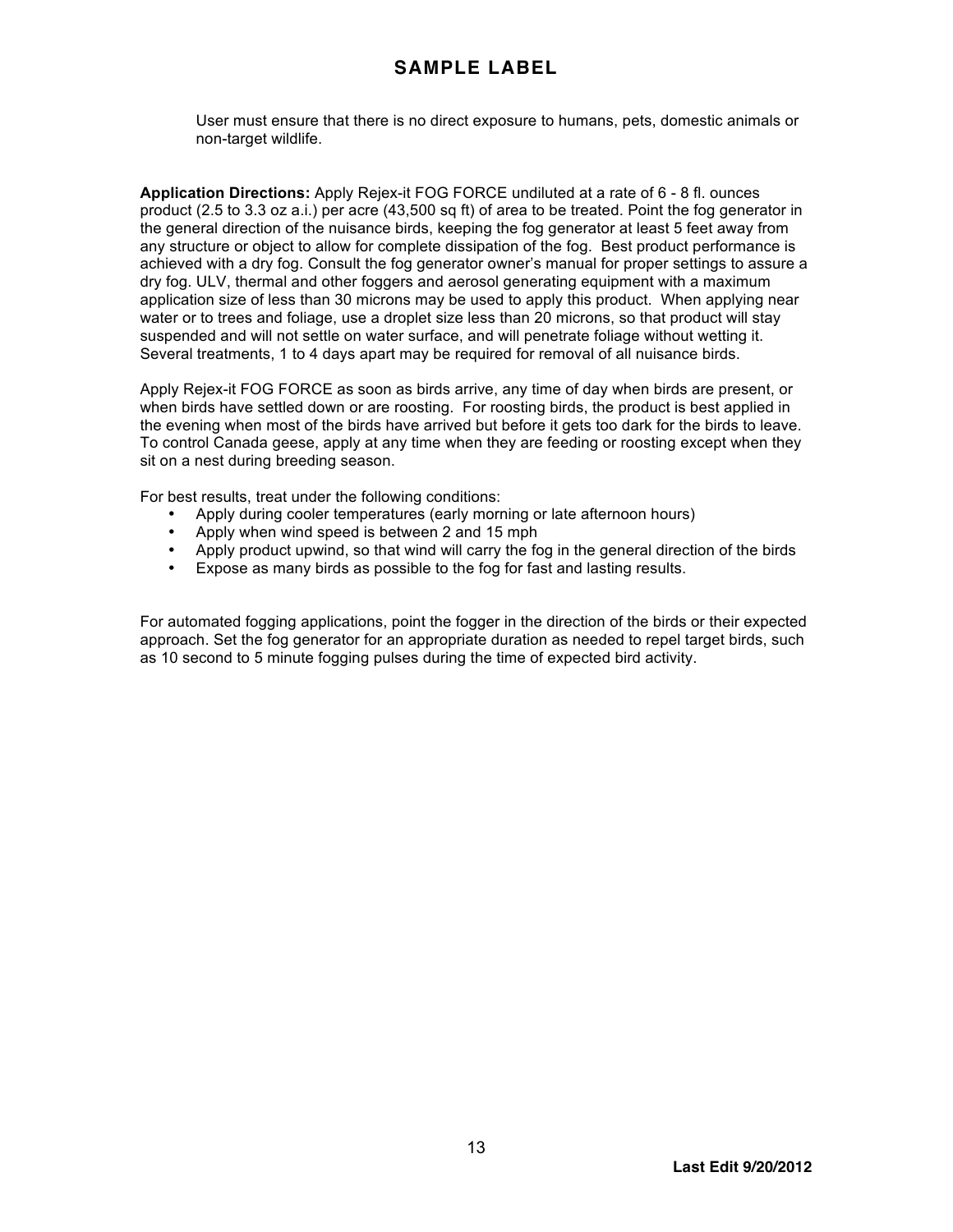# **AGRICULTURAL USES**

# **GENERAL INFORMATION FOR AGRICULTURAL USES**

Rejex-it FOG FORCE is a liquid concentrate bird repellent which acts to keep birds away from places they are not wanted and where they do damage (crops and agricultural sites). As the product warms, it creates a vapor and taste that is irritating to birds. The birds fly away from the area and are repelled as long as the areas to be protected areas continue to be treated with Rejex-it FOG FORCE.

This product can be used to repel birds that congregate in large numbers: starlings (*Sturnus vulgaris*), gulls (subfamily *Larinae*), blackbirds including grackles (Family *Icteridae*), and rock dove and domestic pigeons (*Columba livia*), cliff swallow (*Hirundo fulva*), house (English) sparrow (*Passer domesticus*), house finch (*Corpodacus mexicanus)*, American crow (*Corvus brachyrhynchos, Coruvs ossifragus*) as well as these wild migratory waterfowl: geese (*Anserinae*), mute swan (*Cugus olor*), and coot (*Fulica Americana*).

#### **Notes and Precautions:**

- Product may damage or discolor painted or plastic surfaces. Always test surfaces before making broad applications.
- Product may freeze when temperatures drop below 55 °F. to prevent freezing, add 10 50% Rejex-it Winterizer
- If product freezes or crystallizes place in warm water bath or allow melting in a warm room (75 °F).
- When diluting Rejex-it FOG FORCE, always perform a 'jar' test for compatibility (in a lidded glass jar, approx. 1 quart in size, add this product and any diluents in their relative proportions. Seal jar and mix thoroughly. If mixture separates in any way – precipitates, gels, oily films or layers, etc. – this indicates incompatibility – incompatibility will typically be seen in 5 to 20 minutes).
- Do not use this product to repel any Threatened or Endangered Species. The following birds are Threatened or Endangered: Ivory-billed Woodpecker (*Camphephilus principalis*), Red-cockaded Woodpecker (*Picoides borealis*), Cape Sable Seaside Sparrow (*Ammodramus maritimus mirabilis*), Florida Grasshopper Sparrow (*Ammodramus savannarum floridanus*), San Clemente Sage Sparrow (*Amphisphiza belli clementeae*), Laysan Finch (honeycreeper) (*Telespyza cantans*) and Nihoa Finch (honeycreeper) (*Telespyza ultima*), Hawaiian Crow (alala) (*Corvus hawaiiensis*), Hawaiian Goose (*Branta sandvicensis*), Hawaiian coot (*Fulica Americana alai*)

## **FEEDSTUFFS**

#### **Use Restrictions and Precautions**

- This product is an avian repellent. Do not apply to any avian foodstuffs.
- Do not apply this product in areas where Threatened or Endangered Birds may be present.

#### **Application Directions:**

Add to non-avian feed stuff including grain and rations for consumption by livestock to repel birds from consuming and leaving droppings. Apply Rejex-it FOG FORCE at a rate of 1.25% to 2.5% product to feedstuffs [0.2 to 0.4 fl. oz. product (0.08 to 0.16 oz. a.i.) per lb of feedstuffs; or 2 to 4 fl. oz. product (0.8 to 1.6 oz. a.i.) per 10 lbs feedstuffs] and mix well for even dispersion. Mix product into feedstuffs directly before consumption (NOTE – if feedstuffs are kept frozen, Rejex-it FOG FORCE can be applied up to 2 weeks prior to consumption).

Add to aquatic feedstuff for consumption by farmed fish to repel birds from consuming fish food and leaving droppings. Apply Rejex-it FOG FORCE at a rate of 1.25% to 2.5% product to feedstuffs [0.2 to 0.4 fl. oz. product (0.08 to 0.16 oz. a.i.) per lb of feedstuffs; or 2 to 4 fl. oz.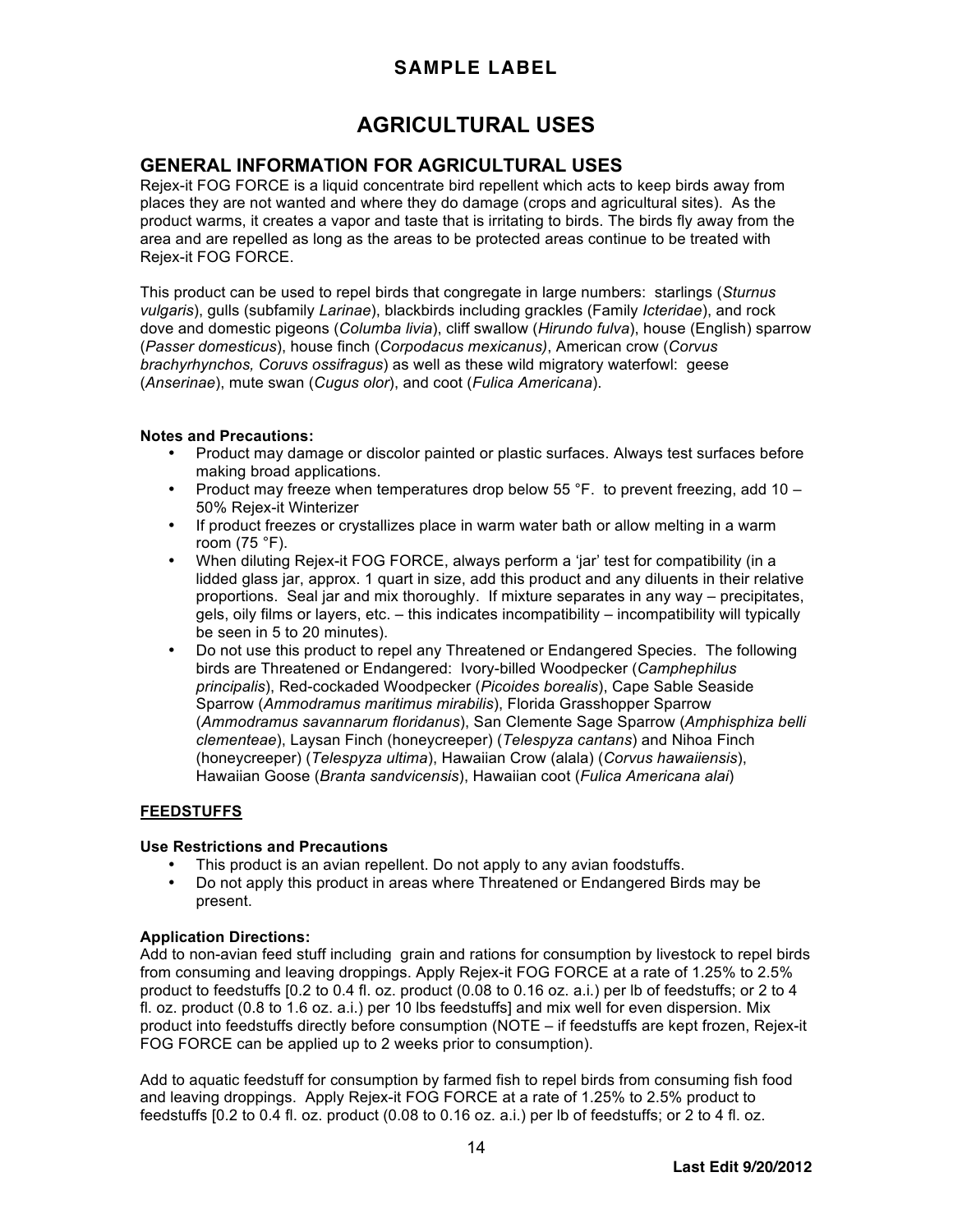product (0.8 to 1.6 oz. a.i.) per 10 lbs feedstuffs] and mix well for even dispersion. Mix product into feedstuffs directly before consumption (NOTE – if feedstuffs are kept frozen, Rejex-it FOG FORCE can be applied up to 2 weeks prior to consumption).

## **AGRICULTURAL CROPS**

Use this product to limit damage caused by targeted birds on ripening crops. Begin treatment when crops begin to ripen or birds begin to feed on or damage crops.

#### **Use Precautions:**

- Do not apply this product in areas where Threatened or Endangered Birds may be present.
- To avoid damage to foliage or crop discoloration, do not allow Rejex it FOG FORCE to accumulate to the point of runoff.
- Hold fog or aerosol generator at least five (5) feet from plants and shrubbery to avoid discoloration from direct contact with concentrated Rejex-it FOG FORCE or the heat when using thermal foggers
- Do not apply when crop is wet or if rain is expected.
- **California:** Handlers must wear coveralls over normal work clothes and gloves. Harvesters must wear gloves and long-sleeved shirts.
- **New York:** This product is not to be used on grapes within Suffolk County. Aerial Application prohibited.

## **Application Directions:**

#### **Fogging**:

Apply Rejex-it FOG FORCE undiluted at a rate of 6 - 8 fl. ounces of product (2.5 to 3.3 oz. a.i.) per acre (43,500 sq ft) of area to be treated using a thermal or aerosol generating equipment that will deliver a dry fog with a droplet size within the aerosol size range (below 30 microns). Dry fogging systems can also be used. Expose as many birds as possible to airborne Rejex-it FOG FORCE, to achieve lasting results. Direct fog into crop area. This product may be applied up to the day of harvest. Repeat treatment if significant bird damage begins to occur (several treatments, 1 to 4 days apart may be required for removal of all nuisance birds).

#### **Methods of Application:**

**Thermal and Mechanical Foggers and Automated Aerosol Systems**: Use Rejex-it FOG FORCE with thermal and mechanical foggers , automated aerosol systems, specialized fogging and aerosol equipment as long as the product is applied at less than 30 microns (maximum droplet size of 25 microns when using with automated aerosol system). For best results, ensure the product comes in direct contact with target birds (see above) through direct fogging or proper air circulation via natural or artificial air movement.

**Dry Fogging Systems:** Apply Rejex-it FOG FORCE with Dry Fogging Systems such as Power Diffuser, Fragrance Fogger, Micro Fragrance Fogger, Tweetzilla, Hoothazer, BirdBuffer and other systems. Dry fogging systems produce a very small droplet (1-5 microns), which evaporates, and allows vapor to penetrate normally inaccessible areas.

**[New York Only:** Fogging application must be done by certified applicators. Applicators must use a dust/mist filtering respirator (MSHA/NIOSH) approval number prefix TC-21C, or a NIOSH approved respirator with any N, R, P, or HE filter. A minimum separation distance equal to 100 ft or the windward length of the proposed treatment area, whichever is greater, is required between the outer perimeter of the proposed area and any adjacent area of natural bird habitat such as a clump of trees, wood lot, forested area, etc. Shut the fogger off when the Rejex-it FOG FORCE bearing fog has reached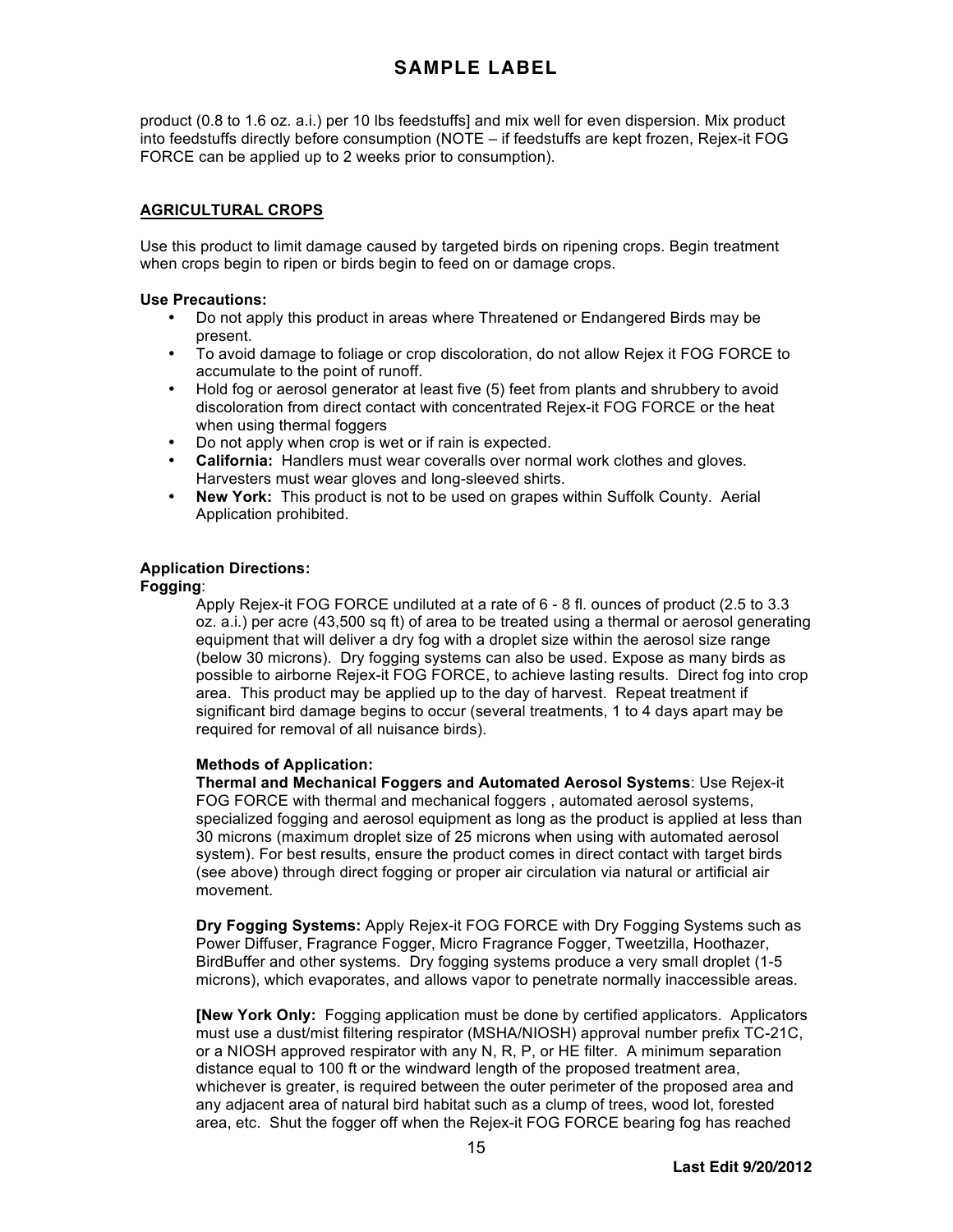the downwind perimeter of the treatment area or sooner if the birds have been repelled. Use precautionary measures to ensure that there is no direct exposure to humans, pets, domestic animals or non-target wildlife.**]**

Best product performance is achieved with a dry fog. Consult the fog generator owner's manual for proper settings to assure a dry fog. ULV, thermal and other foggers and aerosol generating equipment with a maximum application size of less than 30 microns may be used to apply this product. .

For best results, treat under the following conditions:

- Apply during cooler temperatures (early morning or late afternoon hours)
- Apply when wind speed is between 2 and 15 mph
- Apply product upwind, so that wind will carry the fog in the general direction of the birds
- Expose as many birds as possible to the fog for fast and lasting results.

## **Application Directions:**

### **Aerial Application:**

Rejex-it FOG FORCE can also be applied by aerial application using a fixed wing or rotary aircraft. Mix 1 part repellent concentrate with up to 39 parts water (for example, 1 pint Rejex-it FOG FORCE (6.6 oz. a.i.) per up to 5 gallons water). Apply up to 1¾ gallons of Rejex-it FOG FORCE (5.75 lbs. a.i.) per acre. When applying Rejex-it FOG FORCE aerially, use a minimum of 10 gallons per acre of water, and apply at a spray pressure of up to 40 psi using diaphragm-type nozzles that create spray or cone patterns.

**Spray Drift Management**: Use best practices to avoid drift to all other crops and nontarget areas. The applicator must follow the most restrictive use precautions to avoid drift, including those found in this labeling as well as applicable state and local regulations and ordinances. For aerial applications, apply only when the wind speed is less than or equal to 15 miles per hour using a release height of no more than 10 feet above the ground or crop canopy. If the wind speed is less than 10 mph, apply as a medium or coarser spray (ASAE standard 572). If the wind speed is between 10 and 15 mph, apply as a coarse or coarser spray (ASAE standard 572). The boom length must not exceed 75% of the wingspan or 90% of the rotor blade diameter. Do not make aerial applications into temperature inversions. When aerial applications are made with a cross-wind, the swath will be displaced downwind. The applicator must compensate for this displacement at the downwind edge of the application area by adjusting the path of the aircraft upward.

## **Rejex-it FOG FORCE Crop Chart** (Rejex-it FOG FORCE can be used on the following):

| <b>Crop Group</b>                             | Crop                                                                                                                                                                                                                                                                                                                                                                                                                                                                                                                                                                    | <b>Use Directions</b>                                                                                                                                                                       |
|-----------------------------------------------|-------------------------------------------------------------------------------------------------------------------------------------------------------------------------------------------------------------------------------------------------------------------------------------------------------------------------------------------------------------------------------------------------------------------------------------------------------------------------------------------------------------------------------------------------------------------------|---------------------------------------------------------------------------------------------------------------------------------------------------------------------------------------------|
| Crop Group 1:<br>Root and Tuber<br>Vegetables | arrachacha; arrowroot; artichoke, Chinese;<br>artichoke, Jerusalem; beet, garden; beet,<br>sugar; burdock, edible; canna, edible;<br>carrot; cassava, bitter and sweet; celeriac<br>(celery root); chayote (root); chervil, turnip<br>-rooted; chicory; chufa; dasheen (taro);<br>ginger; ginseng; horseradish; leren;<br>parsley, turnip-rooted; parsnip; potato;<br>radish; radish, Oriental (daikon); rutabaga;<br>salsify (oyster plant); salsify, black; salsify,<br>Spanish; skirret; sweet potato; tanier<br>(cocoyam); turmeric; turnip; yam bean;<br>yam, true | Fogging-Apply full strength<br>using a thermal or aerosol<br>generating equipment that will<br>deliver a dry fog with a droplet<br>size within the aerosol size<br>range (below 30 microns) |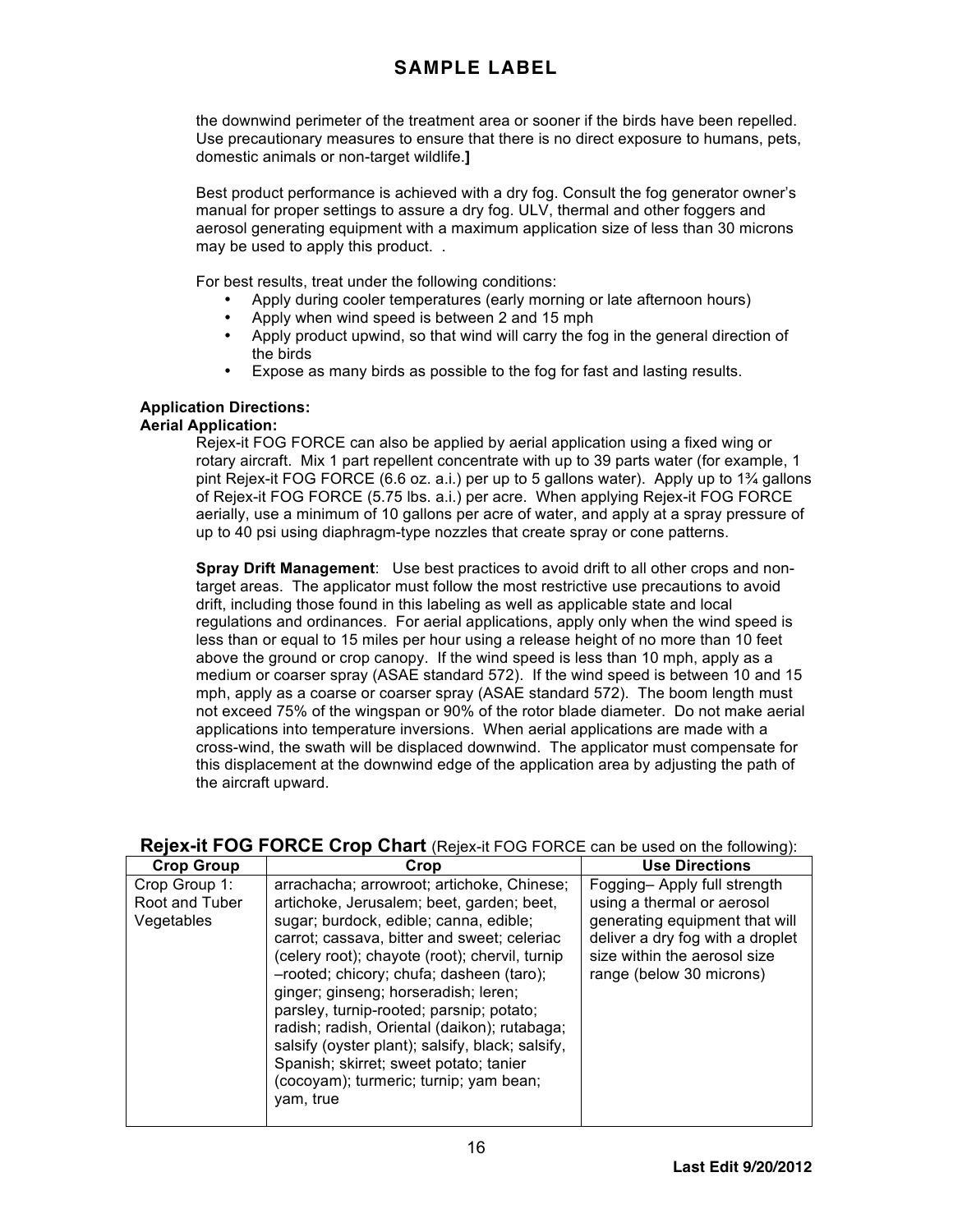| Crop Group 2:<br>Leaves of Root<br>and Tuber<br>Vegetables | beet, garden; beet, sugar; burdock, edible;<br>carrot; cassava, bitter and sweet; celeriac<br>(celery root); chervil, turnip -rooted;<br>chicory; dasheen (taro); parsnip; radish;<br>radish, Oriental (daikon); rutabaga; salsify,<br>black; sweet potato; tanier (cocoyam);<br>turnip; yam, true                                                                                                                                                                                                                                                                                                                                                                                   | Fogging - Apply full strength<br>using a thermal or aerosol<br>generating equipment that will<br>deliver a dry fog with a droplet<br>size within the aerosol size<br>range (below 30 microns) |
|------------------------------------------------------------|--------------------------------------------------------------------------------------------------------------------------------------------------------------------------------------------------------------------------------------------------------------------------------------------------------------------------------------------------------------------------------------------------------------------------------------------------------------------------------------------------------------------------------------------------------------------------------------------------------------------------------------------------------------------------------------|-----------------------------------------------------------------------------------------------------------------------------------------------------------------------------------------------|
| Crop Group 3-07:<br><b>Bulb Vegetables</b>                 | chive, fresh leaves; chive, Chinese, fresh<br>leaves; daylily, bulb; elegans hosta;<br>fritillaria, bulb; fritillaria, leaves; garlic, bulb;<br>garlic, great headed (elephant), bulb;<br>garlic, serpent, bulb; Kurrat; lady's leek;<br>leek; leek, wild lily; onion, bulb; onion,<br>Chinese, bulb; onion, fresh; onion, green;<br>onion, macrostem; onion, pearl; onion,<br>potato, bulb; onion, tree, tops; onion,<br>Welsh, tops; shallot, bulb; shallot, fresh<br>leaves; cultivars, varieties, and/or hybrids<br>of these                                                                                                                                                     | Fogging-Apply full strength<br>using a thermal or aerosol<br>generating equipment that will<br>deliver a dry fog with a droplet<br>size within the aerosol size<br>range (below 30 microns)   |
| Crop Group 4:<br>Leafy Vegetables<br>(except brassica)     | amaranth (leafy amaranth, Chinese<br>spinach, tampala); arugula (roquette);<br>cardoon; celery; celery, Chinese;<br>celtuce; chervil; chrysanthemum, edible-<br>leaved; chrysanthemum, garland; corn<br>salad; cress, garden; cress, upland;<br>dandelion; dock (sorrel); endive<br>(escarole); fennel, Florence (finochio);<br>lettuce, head and leaf; orach; parsley;<br>purslane, garden; purslane, winter;<br>radicchio (red chicory); rhubarb; spinach;<br>spinach, New Zealand; spinach, vine<br>(Malabar, spinach, Indian spinach); Swiss<br>chard                                                                                                                            | Fogging - Apply full strength<br>using a thermal or aerosol<br>generating equipment that will<br>deliver a dry fog with a droplet<br>size within the aerosol size<br>range (below 30 microns) |
| Crop Group 5:<br><b>Brassica Leafy</b><br>Vegetables       | broccoli; broccoli, Chinese (gai lon);<br>broccoli raab (rapini); Brussels sprouts;<br>cabbage; cabbage, Chinese (bok<br>choy); cabbage, Chinese (napa);<br>cabbage, Chinese mustard (gai choy);<br>cauliflower; cavalo broccolo; collards;<br>kale; kohlrabi; mizuna; mustard greens;<br>mustard spinach; rape greens                                                                                                                                                                                                                                                                                                                                                               | Fogging - Apply full strength<br>using a thermal or aerosol<br>generating equipment that will<br>deliver a dry fog with a droplet<br>size within the aerosol size<br>range (below 30 microns) |
| Crop Group 6:<br>Legume<br>Vegetables                      | bean (Lupinus) (includes grain lupin,<br>sweet lupin, white lupin, and white sweet<br>lupin) bean (Phaseolus) (includes field<br>bean, kidney bean, lima bean, navy<br>bean, pinto bean, runner bean, snap,<br>bean, tepary bean, wax bean); bean<br>(Vigna) (includes adzuki bean, asparagus<br>bean, blackeyed pea, catjang, Chinese<br>longbean, cowpea, crowder pea, moth<br>bean, mung bean, rice bean, southern<br>pea, urd bean, yardlong bean); broad<br>bean (fava); chickpea (garbanzo bean);<br>guar; jackbean; lablab bean; lentil; pea<br>(Pisum) (including dwarf pea, edible-pod<br>pea, English pea, field pea, garden pea,<br>green pea, snow pea, sugar snap pea); | Fogging - Apply full strength<br>using a thermal or aerosol<br>generating equipment that will<br>deliver a dry fog with a droplet<br>size within the aerosol size<br>range (below 30 microns) |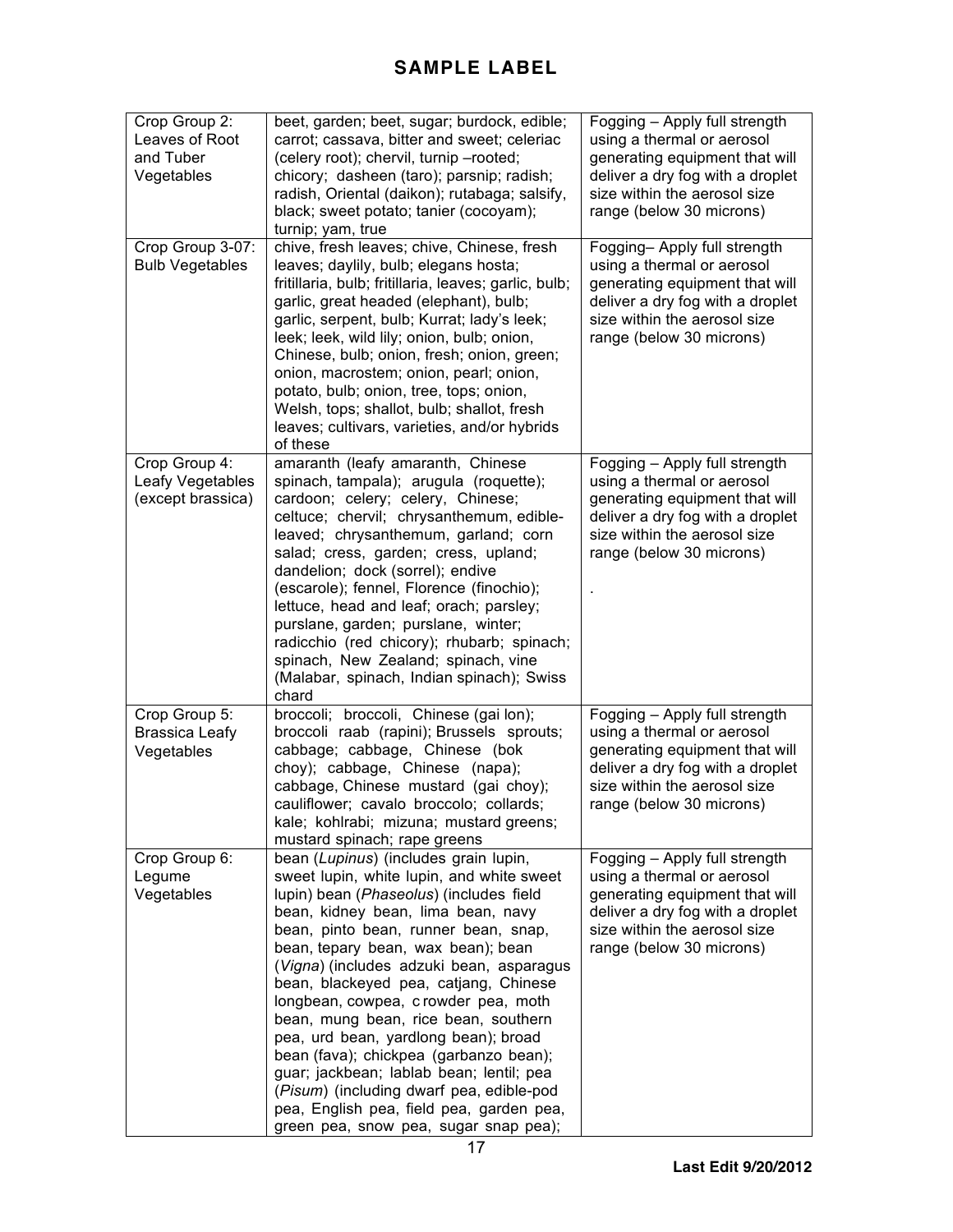|                                                     | pigeon pea, soybean; soybean (immature<br>seed) swordbean                                                                                                                                                                                                                                                                                                                                                                                                                                                                                                                                                                                                                                                                                                                                                                                                                     |                                                                                                                                                                                                                                                                                                                                                                                                                                                        |
|-----------------------------------------------------|-------------------------------------------------------------------------------------------------------------------------------------------------------------------------------------------------------------------------------------------------------------------------------------------------------------------------------------------------------------------------------------------------------------------------------------------------------------------------------------------------------------------------------------------------------------------------------------------------------------------------------------------------------------------------------------------------------------------------------------------------------------------------------------------------------------------------------------------------------------------------------|--------------------------------------------------------------------------------------------------------------------------------------------------------------------------------------------------------------------------------------------------------------------------------------------------------------------------------------------------------------------------------------------------------------------------------------------------------|
| Crop Group 7:<br>Foliage of<br>Legume<br>Vegetables | plant parts of any legume vegetable<br>included in the legume vegetables group<br>that will be used as animal feed                                                                                                                                                                                                                                                                                                                                                                                                                                                                                                                                                                                                                                                                                                                                                            | Fogging - Apply full strength<br>using a thermal or aerosol<br>generating equipment that will<br>deliver a dry fog with a droplet<br>size within the aerosol size<br>range (below 30 microns)                                                                                                                                                                                                                                                          |
| Crop Group 8-10:<br>Fruiting<br>Vegetables          | African eggplant; bush tomato; bell<br>pepper; cocona; currant tomato; eggplant;<br>garden huckleberry; goji berry;<br>groundcherry; martynia; naranilla; okra;<br>pea eggplant; pepino; non-bell pepper<br>(includes chili pepper, cooking pepper,<br>pimento, sweet pepper); roselle; scarlet<br>eggplant; sunberry; tomatillo; tomato; tree<br>tomato; cultivars, varieties, and/or hybrids<br>of these                                                                                                                                                                                                                                                                                                                                                                                                                                                                    | Fogging - Apply full strength<br>using a thermal or aerosol<br>generating equipment that will<br>deliver a dry fog with a droplet<br>size within the aerosol size<br>range (below 30 microns)                                                                                                                                                                                                                                                          |
| Crop Group 9:<br>Cucurbit<br>Vegetables             | chayote (fruit); chinese waxgourd<br>(Chinese preserving melon); citron melon;<br>cucumber; gherkin; gourd, edible<br>(includes hyotan, cucuzza, hechima,<br>Chinese okra); Momordica spp.<br>(including balsam apple, balsam pear,<br>bitter melon, Chinese cucumber);<br>muskmelon (hybrids and/or cultivars of<br>Cucumis melo) (includes true<br>cantaloupe, cantaloupe, casaba,<br>crenshaw melon, golden pershaw<br>melon, honeydew melon, honey balls,<br>mango melon, Persian melon, pineapple<br>melon, Santa Claus melon, and snake<br>melon); pumpkin; squash, summer<br>(includes crookneck, squash, scallop<br>squash, straightneck squash, vegetable<br>marrow, zucchini); squash, winter<br>(includes acorn squash, butternut squash,<br>calabaza, hubbard squash, spaghetti<br>squash); watermelon (includes hybrids<br>and/or varieties of Citrullus lanatus | Fogging - Apply full strength<br>using a thermal or aerosol<br>generating equipment that will<br>deliver a dry fog with a droplet<br>size within the aerosol size<br>range (below 30 microns)                                                                                                                                                                                                                                                          |
| Crop Group 10-<br>10:<br><b>Citrus Fruits</b>       | Australian desert lime; Australian finger-<br>lime; Australian round lime; Brown River<br>finger lime; calamondin; citrus citron;<br>citrus hybrids (including chironja);<br>grapefruit; Japanese summer grapefruit;<br>kumquat; lemon; lime; Mediterranean<br>mandarin; mount white lime; New<br>Guinea wild lime; orange, sour; orange,<br>sweet; pummel; Russell river lime;<br>Satsuma mandarin; sweet lime;<br>tachibana orange; Tahiti lime; tangelo;<br>tangerine (mandarin); tangor; trifoliate<br>orange; uniq fruit; cultivars, varieties,<br>and/or hybriuds of these                                                                                                                                                                                                                                                                                              | Fogging - Apply full strength<br>using a thermal or aerosol<br>generating equipment that will<br>deliver a dry fog with a droplet<br>size within the aerosol size<br>range (below 30 microns)<br>Aerial- Mix 1 part product with<br>up to 39 parts water (1 pint<br>Rejex-it FOG FORCE per 5<br>gallons water). Apply up to $1\frac{3}{4}$<br>gallons of Rejex-it FOG<br>FORCE per acre and follow<br>other aerial application<br>instructions, above. |
| Crop Group 11-                                      | apple, azarole; crabapple; loquat; mahay;                                                                                                                                                                                                                                                                                                                                                                                                                                                                                                                                                                                                                                                                                                                                                                                                                                     | Fogging - Apply full strength                                                                                                                                                                                                                                                                                                                                                                                                                          |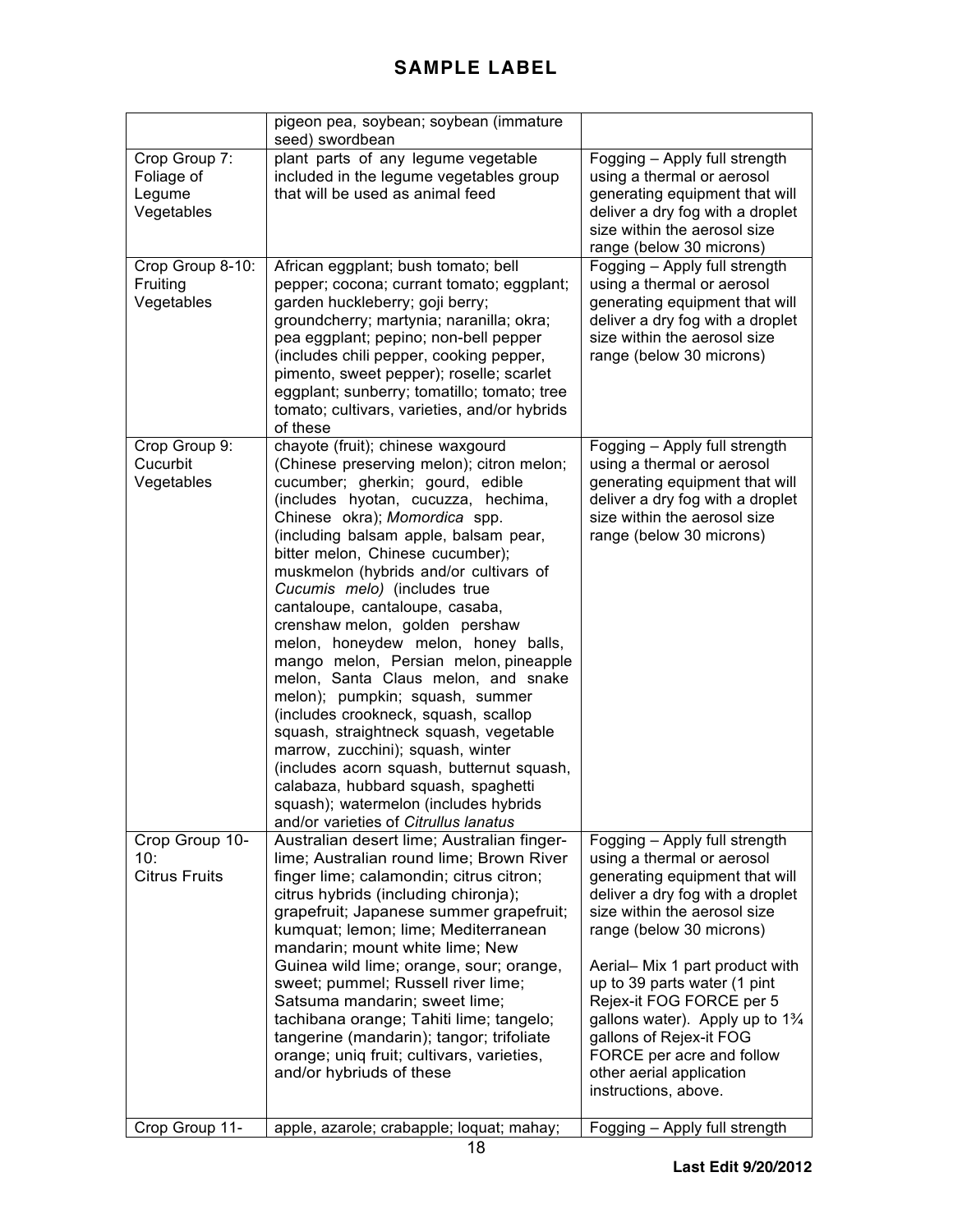| 10:<br><b>Pome Fruits</b>               | mediar; pear; pear, Asian; quince; quince,<br>Chinese; quince, Japanese; tejocote;<br>cuntivars, varieties, and/or hybrids of these                                                                                                                                                                                                                                                                                                                                                                                                                                                                                                                                                                                                                                                                                                                                                                                                                                                                                                                                                  | using a thermal or aerosol<br>generating equipment that will<br>deliver a dry fog with a droplet<br>size within the aerosol size<br>range (below 30 microns)<br>Aerial- Mix 1 part product with<br>up to 39 parts water (1 pint<br>Rejex-it FOG FORCE per 5<br>gallons water). Apply up to 1%<br>gallons of Rejex-it FOG<br>FORCE per acre and follow<br>other aerial application<br>instructions, above.                                              |
|-----------------------------------------|--------------------------------------------------------------------------------------------------------------------------------------------------------------------------------------------------------------------------------------------------------------------------------------------------------------------------------------------------------------------------------------------------------------------------------------------------------------------------------------------------------------------------------------------------------------------------------------------------------------------------------------------------------------------------------------------------------------------------------------------------------------------------------------------------------------------------------------------------------------------------------------------------------------------------------------------------------------------------------------------------------------------------------------------------------------------------------------|--------------------------------------------------------------------------------------------------------------------------------------------------------------------------------------------------------------------------------------------------------------------------------------------------------------------------------------------------------------------------------------------------------------------------------------------------------|
| Crop Group 12:<br><b>Stone Fruits</b>   | apricot; cherry, sweet; cherry, tart;<br>nectarine; peach; plum; plum, chickasaw;<br>plum, damson; plum, Japanese; plumcot;<br>prune (fresh).                                                                                                                                                                                                                                                                                                                                                                                                                                                                                                                                                                                                                                                                                                                                                                                                                                                                                                                                        | Fogging - Apply full strength<br>using a thermal or aerosol<br>generating equipment that will<br>deliver a dry fog with a droplet<br>size within the aerosol size<br>range (below 30 microns)<br>Aerial- Mix 1 part product with<br>up to 39 parts water (1 pint<br>Rejex-it FOG FORCE per 5<br>gallons water). Apply up to $1\frac{3}{4}$<br>gallons of Rejex-it FOG<br>FORCE per acre and follow<br>other aerial application<br>instructions, above. |
| Crop Group 13-<br>07:<br><b>Berries</b> | Amur river grape; aronia berry; bayberry;<br>bearberry; bilberry; blackberry (including<br>Andean blackberry, artic blackberry,<br>bingleberry, black satin berry, boysenberry,<br>brombeere, California blackberry,<br>Chesterberry, Cherokee blackberry,<br>Cheyenne blackberry, common blackberry,<br>coryberry, darrowberry, dewberry, Dirksen<br>thornless berry, evergreen blackberry,<br>Himilayaberry, hullbery, lavacaberry,<br>loganberry, lowberry, Lucretiaberry,<br>mammoth blackberry, marionberry, mora,<br>mores deronce, nectarberry, Northern<br>dewberry, olallieberry, Oregon evergreen<br>berry, phenominalberry, rangeberry,<br>ravenberry, rossberry, Shawnee<br>blackberry, Southern dewberry, tayberry,<br>youngberry, zarzamora, and cultivars,<br>varieties and/or hybrids of these);<br>blueberry, highbush; blueberry, lowbush;<br>buffalo currant; buffaloberry; che; Chilean<br>guava; chokecherry; cloudberry; cranberry;<br>cranberry, highbush; currant, black;<br>currant, red; elderberry; European<br>barberry; gooseberry; grape; honeysuckle, | Fogging - Apply full strength<br>using a thermal or aerosol<br>generating equipment that will<br>deliver a dry fog with a droplet<br>size within the aerosol size<br>range (below 30 microns)<br>Aerial- Mix 1 part product with<br>up to 39 parts water (1 pint<br>Rejex-it FOG FORCE per 5<br>gallons water). Apply up to 1%<br>gallons of Rejex-it FOG<br>FORCE per acre and follow<br>other aerial application<br>instructions, above.             |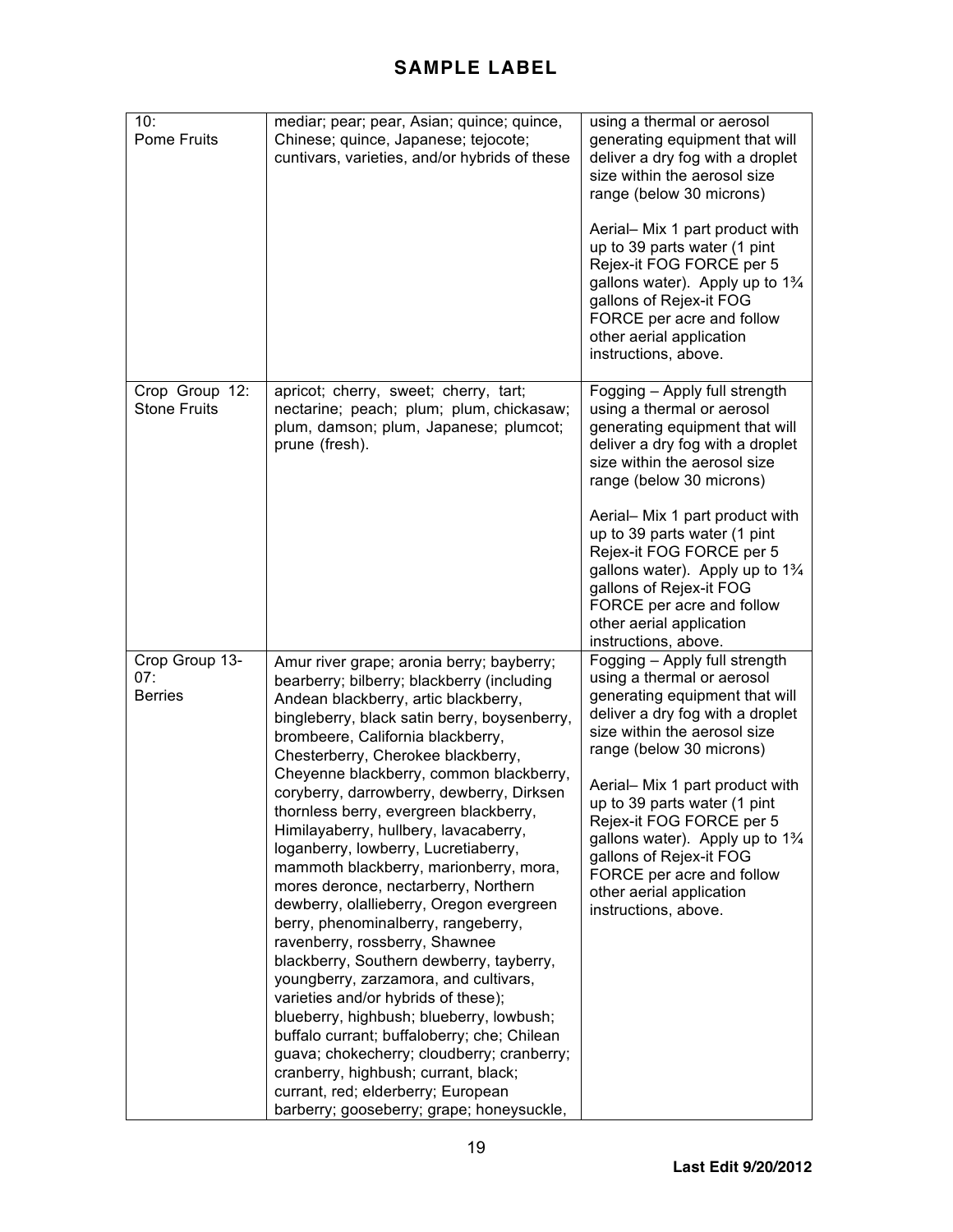|                                                                          | edible; huckleberry; jostaberry; Juneberry<br>(Saskatoon berry); kiwifruit, fuzzy; kiwifruit,<br>hardy; lingonberry; maypop; mountaion<br>pepper berries; mulberry; muntries; native<br>currant; partridgeberry; phalsa; pincherry;<br>red and black raspberry; riberry;<br>salal; schisandra berry; sea buckthorn;<br>serviceberry; strawberry; wild raspberry;<br>and cultivars, varieties and/or hybrids of<br>these |                                                                                                                                                                                                                                                                                                                                                                                                                                                        |
|--------------------------------------------------------------------------|-------------------------------------------------------------------------------------------------------------------------------------------------------------------------------------------------------------------------------------------------------------------------------------------------------------------------------------------------------------------------------------------------------------------------|--------------------------------------------------------------------------------------------------------------------------------------------------------------------------------------------------------------------------------------------------------------------------------------------------------------------------------------------------------------------------------------------------------------------------------------------------------|
| Crop Group 14:<br><b>Tree Nuts</b>                                       | almond; beech nut; Brazil nut; butternut;<br>cashew; chestnut; chinquapin; filbert<br>(hazelnut); hickory nut; macadamian nut<br>(bush nut); pecan; walnut, black and<br>English (Persian).                                                                                                                                                                                                                             | Fogging - Apply full strength<br>using a thermal or aerosol<br>generating equipment that will<br>deliver a dry fog with a droplet<br>size within the aerosol size<br>range (below 30 microns)<br>Aerial- Mix 1 part product with<br>up to 39 parts water (1 pint<br>Rejex-it FOG FORCE per 5<br>gallons water). Apply up to $1\frac{3}{4}$<br>gallons of Rejex-it FOG<br>FORCE per acre and follow<br>other aerial application<br>instructions, above. |
| Crop Group 15:<br><b>Cereal Grains</b>                                   | barley; buckwheat; corn (sweet, field, corn<br>grown for seed); millet, pearl; millet,<br>proso; oats; popcorn; rice; rye; sorghum<br>(milo); teosinte; triticale; wheat; wild rice                                                                                                                                                                                                                                     | Fogging - Apply full strength<br>using a thermal or aerosol<br>generating equipment that will<br>deliver a dry fog with a droplet<br>size within the aerosol size<br>range (below 30 microns)<br>Aerial- Mix 1 part product with<br>up to 39 parts water (1 pint<br>Rejex-it FOG FORCE per 5<br>gallons water). Apply up to $1\frac{3}{4}$<br>gallons of Rejex-it FOG<br>FORCE per acre and follow<br>other aerial application<br>instructions, above. |
| Crop Group 16:<br>Forage, Fodder<br>and Straw of<br><b>Cereal Grains</b> | forage, fodder and straw of all<br>commodities included in the Grain, Cereal<br>Group                                                                                                                                                                                                                                                                                                                                   | Fogging - Apply full strength<br>using a thermal or aerosol<br>generating equipment that will<br>deliver a dry fog with a droplet<br>size within the aerosol size<br>range (below 30 microns)<br>Aerial- Mix 1 part product with<br>up to 39 parts water (1 pint<br>Rejex-it FOG FORCE per 5<br>gallons water). Apply up to 1%<br>gallons of Rejex-it FOG<br>FORCE per acre and follow<br>other aerial application<br>instructions, above.             |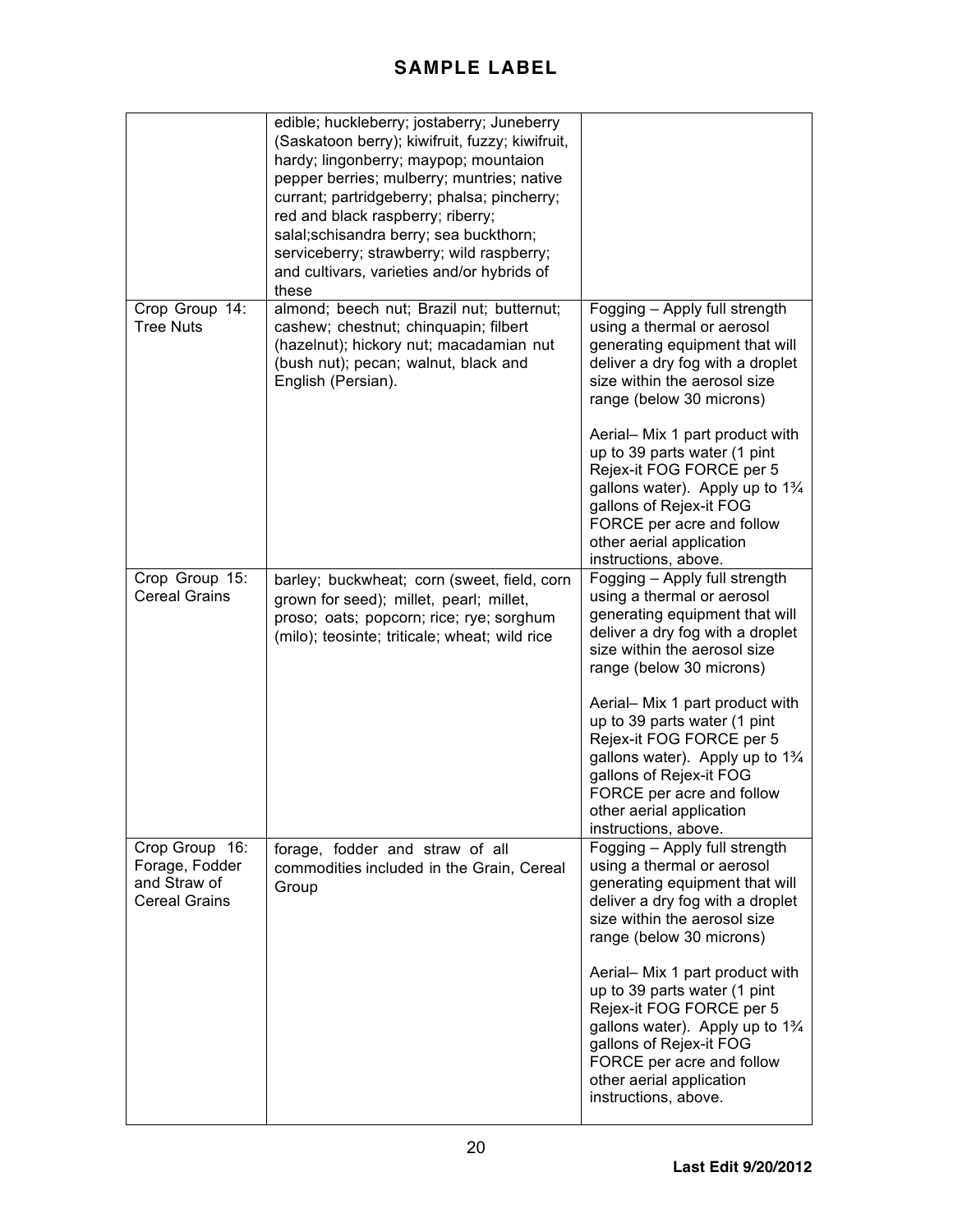| Crop Group 17:<br>Grass Forage,<br>Fodder and Hay                               | Bermuda grass; bluegrass; bromegrass<br>fescue; and those included in the Grain,<br>Cereal Group that will be fed to or grazed<br>by livestock, all pasture and range grasses<br>and grasses grown for hay or silage                                                                                                                                                                                                                                                                                                                                                                                                                                                                                                                                                                                                                                                               | Fogging - Apply full strength<br>using a thermal or aerosol<br>generating equipment that will<br>deliver a dry fog with a droplet<br>size within the aerosol size<br>range (below 30 microns)<br>Aerial- Mix 1 part product with<br>up to 39 parts water (1 pint<br>Rejex-it FOG FORCE per 5<br>gallons water). Apply up to $1\frac{3}{4}$<br>gallons of Rejex-it FOG |
|---------------------------------------------------------------------------------|------------------------------------------------------------------------------------------------------------------------------------------------------------------------------------------------------------------------------------------------------------------------------------------------------------------------------------------------------------------------------------------------------------------------------------------------------------------------------------------------------------------------------------------------------------------------------------------------------------------------------------------------------------------------------------------------------------------------------------------------------------------------------------------------------------------------------------------------------------------------------------|-----------------------------------------------------------------------------------------------------------------------------------------------------------------------------------------------------------------------------------------------------------------------------------------------------------------------------------------------------------------------|
|                                                                                 |                                                                                                                                                                                                                                                                                                                                                                                                                                                                                                                                                                                                                                                                                                                                                                                                                                                                                    | FORCE per acre and follow<br>other aerial application<br>instructions, above.                                                                                                                                                                                                                                                                                         |
| Crop Group 18:<br>Nongrass Animal<br>Feed (Forage,<br>Fodder, Straw<br>and Hay) | alfalfa; bean, velvet; clover; kudzu;<br>lespedeza; lupin; sainfoin; trefoil; vetch;<br>vetch, crown; vetch, milk                                                                                                                                                                                                                                                                                                                                                                                                                                                                                                                                                                                                                                                                                                                                                                  | Fogging - Apply full strength<br>using a thermal or aerosol<br>generating equipment that will<br>deliver a dry fog with a droplet<br>size within the aerosol size<br>range (below 30 microns)                                                                                                                                                                         |
|                                                                                 |                                                                                                                                                                                                                                                                                                                                                                                                                                                                                                                                                                                                                                                                                                                                                                                                                                                                                    | Aerial- Mix 1 part product with<br>up to 39 parts water (1 pint<br>Rejex-it FOG FORCE per 5<br>gallons water). Apply up to $1\frac{3}{4}$<br>gallons of Rejex-it FOG<br>FORCE per acre and follow<br>other aerial application<br>instructions, above.                                                                                                                 |
| Crop Group 19:<br>Herbs and Spices                                              | angelica; allspice; anise, seed; anise, star;<br>annatto, seed; balm; basil; borage; burnet;<br>chamomile; caper, buds; caraway;<br>caraway, black; cardamom, cassia bark;<br>cassia, buds; catnip; celery, seed; chervil,<br>dried; chive; chive, Chinese, clary;<br>cinnamon; clove, buds; coriander (leaf and<br>seed); costmary; cilantro (leaf and seed);<br>cumin; curry, leaf; dill, seed; dillweed;<br>fennel, common; fennel, Florence (seed);<br>fenugreek; grains of paradise; horehound;<br>hyssop; juniper, berry; lavender;<br>lemongrass; lovage (leaf and seed); mace;<br>marigold; marjoram; mustard (seed);<br>nasturtium; nutmeg; parsley, dried;<br>pennyroyal; pepper, black; pepper, white;<br>poppy, seed; rosemary; rue; saffron; sage;<br>savory; summer and winter; sweet bay;<br>tansy; tarragon; thyme; vanilla;<br>wintergreen; woodruff and wormwood | Fogging - Apply full strength<br>using a thermal or aerosol<br>generating equipment that will<br>deliver a dry fog with a droplet<br>size within the aerosol size<br>range (below 30 microns)                                                                                                                                                                         |
| Crop Group 20:<br>Oilseeds                                                      | borage; calendula; castor oil plant;<br>Chinese tallowtree; cottonseed; crambe;<br>cuphea; echium; euphorbia; evening<br>primrose; flax seed; gold of pleasure;<br>hare's ear mustard; jojoba; lesquerella;                                                                                                                                                                                                                                                                                                                                                                                                                                                                                                                                                                                                                                                                        | Fogging - Apply full strength<br>using a thermal or aerosol<br>generating equipment that will<br>deliver a dry fog with a droplet<br>size within the aerosol size<br>range (below 30 microns)                                                                                                                                                                         |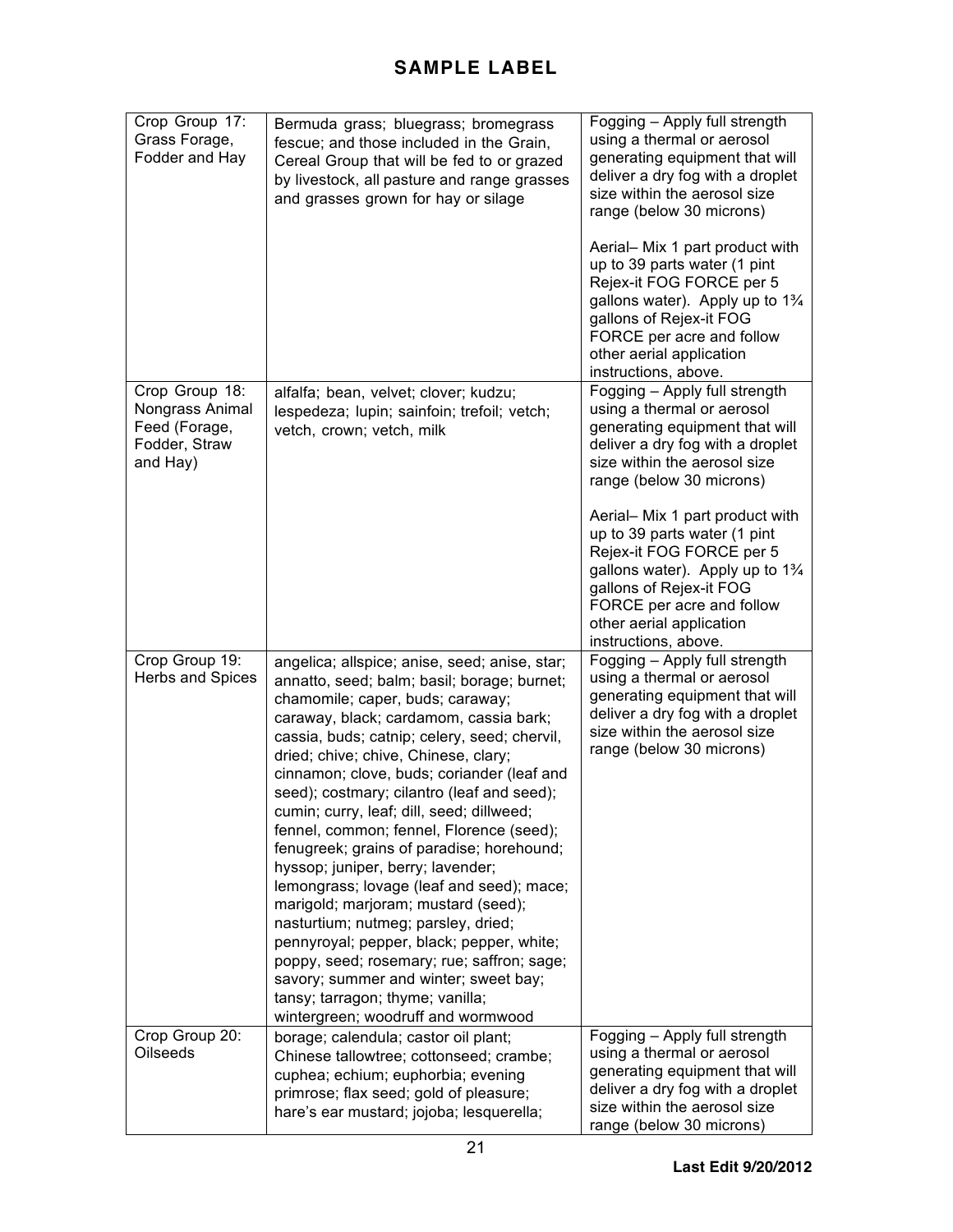|                                | lunaria; meadowfoam; milkweed; mustard<br>seed; niger seed; oil radish; poppyseed;<br>rapeseed; rose hips; safflower; sesame;<br>stokes aster; sunflower; sweet rocket;<br>tallowwood; tea oil plant; veronica;<br>cultivars, varieties and/or hybrids of these                                                                                                                                                                                                                                                                                                                                                                                                              | Aerial- Mix 1 part product with<br>up to 39 parts water (1 pint<br>Rejex-it FOG FORCE per 5<br>gallons water). Apply up to 1%<br>gallons of Rejex-it FOG<br>FORCE per acre and follow<br>other aerial application<br>instructions, above.                                                                                                                                                                                                              |
|--------------------------------|------------------------------------------------------------------------------------------------------------------------------------------------------------------------------------------------------------------------------------------------------------------------------------------------------------------------------------------------------------------------------------------------------------------------------------------------------------------------------------------------------------------------------------------------------------------------------------------------------------------------------------------------------------------------------|--------------------------------------------------------------------------------------------------------------------------------------------------------------------------------------------------------------------------------------------------------------------------------------------------------------------------------------------------------------------------------------------------------------------------------------------------------|
| Crop Group 21:<br>Edible Fungi | Blewitt; burnashimeji; Chinese mushroom;<br>enoki; hime-matsutake; hirmeola; maitake;<br>morel; nameko; net bearing Dictyophora;<br>oyster mushroom; pom; reishi mushroom;<br>Rodman's agaricus; Shiitake mushroom;<br>shimeji; stropharia; truffle; white button<br>mushroom; white jelly fungi                                                                                                                                                                                                                                                                                                                                                                             | Fogging - Apply full strength<br>using a thermal or aerosol<br>generating equipment that will<br>deliver a dry fog with a droplet<br>size within the aerosol size<br>range (below 30 microns)                                                                                                                                                                                                                                                          |
| <b>Tropical Crops</b>          | acerola; ambarella; atemoya; avocado;<br>banana (plantains); biriba; blimbe;<br>breadfruit; canistel; cherimoya; cacao<br>bean; coffee, bean; coconut; custard apple;<br>date, dried; durian; feijoa; figs; genip;<br>Governor's plum; guava; iiama; imbe;<br>imbu; jaboticaba; jackfruit; logan; lychee;<br>mango; mangosteen; marmaladebox;<br>papaya; passionfruit; pawpaw;<br>persimmons; pineapple; pomegranate;<br>pulasan; rambutan; rose apple; sapodilla;<br>sapote (black, mamey, white); soursop;<br>Spanish lime; star apple; sugar apple;<br>Surinam cherry; tea (dried and instant);<br>tamarind; ti leaves and roots; wax jambu                               | Fogging - Apply full strength<br>using a thermal or aerosol<br>generating equipment that will<br>deliver a dry fog with a droplet<br>size within the aerosol size<br>range (below 30 microns)<br>Aerial- Mix 1 part product with<br>up to 39 parts water (1 pint<br>Rejex-it FOG FORCE per 5<br>gallons water). Apply up to $1\frac{3}{4}$<br>gallons of Rejex-it FOG<br>FORCE per acre and follow<br>other aerial application<br>instructions, above. |
| Miscellaneous<br>Crops         | aloe vera; artichoke, globe; asparagus;<br>bamboo shoots; betelnut; cactus (fruit and<br>pads); canola; chaya; cotton; crambe seed;<br>dokudami; epazote; flax (meal and seed)<br>galangal roots; white flower; gourd, Buffalo,<br>seed; gow kee, leaves; hops; kava, roots;<br>kenaf, forage; seed; leucaena, forage; mint<br>(peppermint and spearmint); mioga, flower;<br>noni; olive; oregano, Mexican (leaves);<br>palm heart; palm heart leaves; palm, oil;<br>peanuts; perilla, tops; pistachio; quinoa,<br>grain; starfruit; stevia, dried leaves;<br>sugarcane; teff, grain; ugli fruit; wasabi,<br>roots; water spinach, tops; watercress,<br>upland; yacon, tuber | Fogging - Apply full strength<br>using a thermal or aerosol<br>generating equipment that will<br>deliver a dry fog with a droplet<br>size within the aerosol size<br>range (below 30 microns)<br>Aerial- Mix 1 part product with<br>up to 39 parts water (1 pint<br>Rejex-it FOG FORCE per 5<br>gallons water). Apply up to 1%<br>gallons of Rejex-it FOG<br>FORCE per acre and follow<br>other aerial application<br>instructions, above.             |